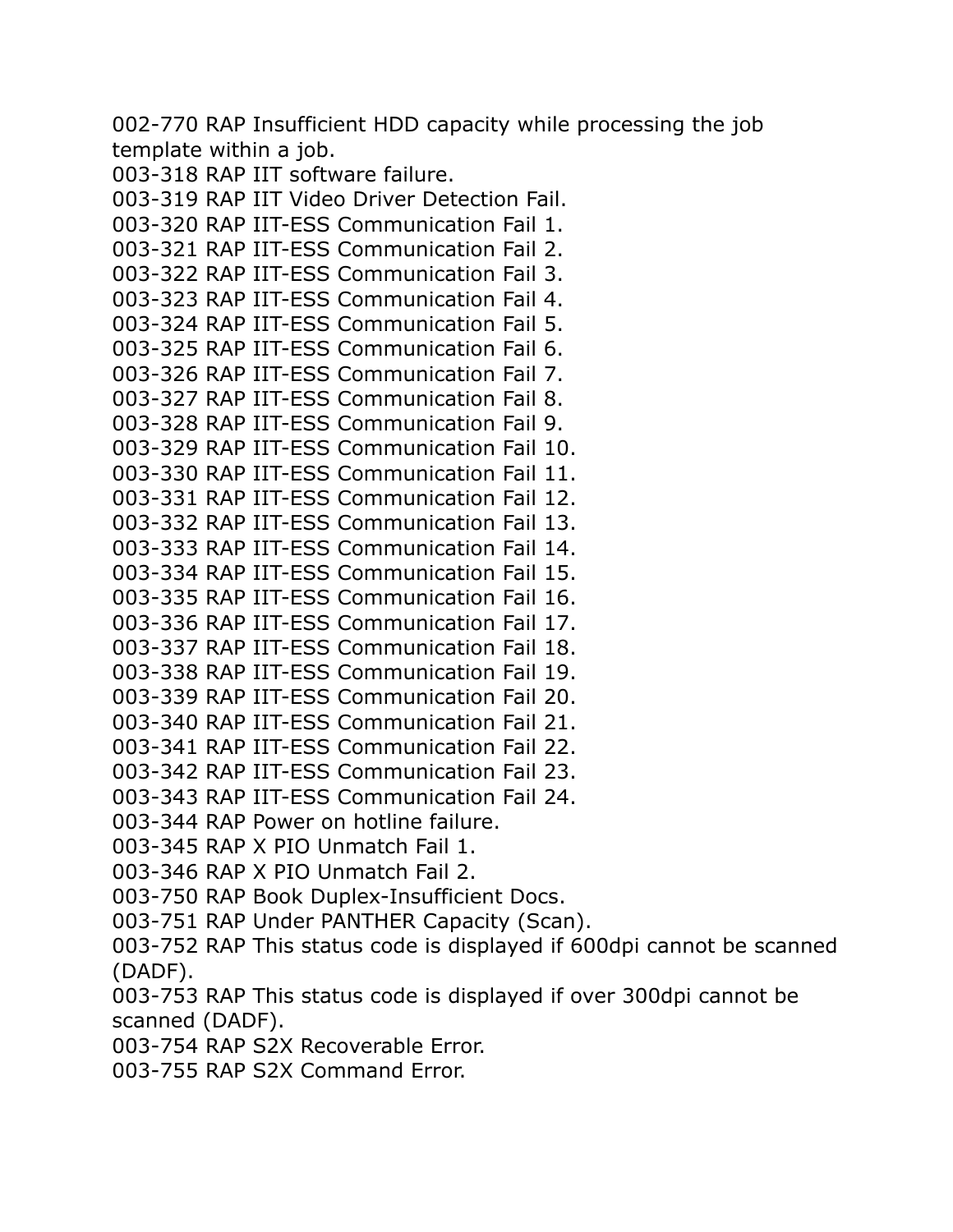003-757 RAP This status code is displayed if over 400dpi cannot be scanned (DADF).

003-760 RAP Scan Settings Error.

- 003-761 RAP Incorrect Paper Tray Size.
- 003-763 RAP Adjustment Chart Not Found.
- 003-764 RAP Adjustment Chart Not Found.
- 003-780 RAP Scan Image Compression Error.
- 003-795 RAP AMS Limit Error.
- 003-940 RAP DAM Memory is insufficient.
- 003-942 RAP Document Size Error.
- 003-944 RAP Image Repeat Count Fail.
- 003-946 RAP Copy Vertical/Horizontal Difference (APS).
- 003-947 RAP Replaced Original Count Error.
- 003-948 RAP Replaced Original Mismatch.
- 003-952 RAP Return Documents Color mismatch.
- 003-955 RAP Documents Size Exchange Error.
- 003-956 RAP Documents Size Unknown Error.
- 003-963 RAP No APS Object Tray.
- 003-965 RAP ATS/APS No Paper. There is no paper in the trays that can be selected with APS.
- 003-966 RAP AATS/APS No Destination Error.
- 003-968 RAP Punch Position Error.
- 003-969 RAP Punch Size Error.
- 003-972 RAP Maximum Stored Page Over Flow.
- 003-973 RAP Every Direction Difference.
- 003-974 RAP Next Original Specification.
- 003-977 RAP Document Miss Match (Multi Scan).
- 003-978 RAP Color Document Mismatch (Multi Scan).
- 003-980 RAP Staple Position Error.
- 003-981 RAP Staple Size Error.
- 003-982 RAP IITsc HDD Access Error.
- 005-121 RAP DADF Feed Sensor ON Jam.
- 005-122 RAP DADF Simplex/Side 1 Pre Reg Sensor ON Jam.
- 005-123 RAP DADF Simplex/Side 1 Reg Sensor ON Jam.
- 005-124 RAP DADF Lead Reg Sensor ON Jam.
- 005-125 RAP DADF Reg Sensor OFF Jam.
- 005-126 RAP DADF Out Sensor ON Jam.
- 005-127 RAP DADF Out Sensor OFF Jam.
- 005-128 RAP DADF Exit Sensor 1 ON Jam (Simplex Mode).
- 005-129 RAP DADF Exit Sensor 1 OFF Jam (Simplex Mode).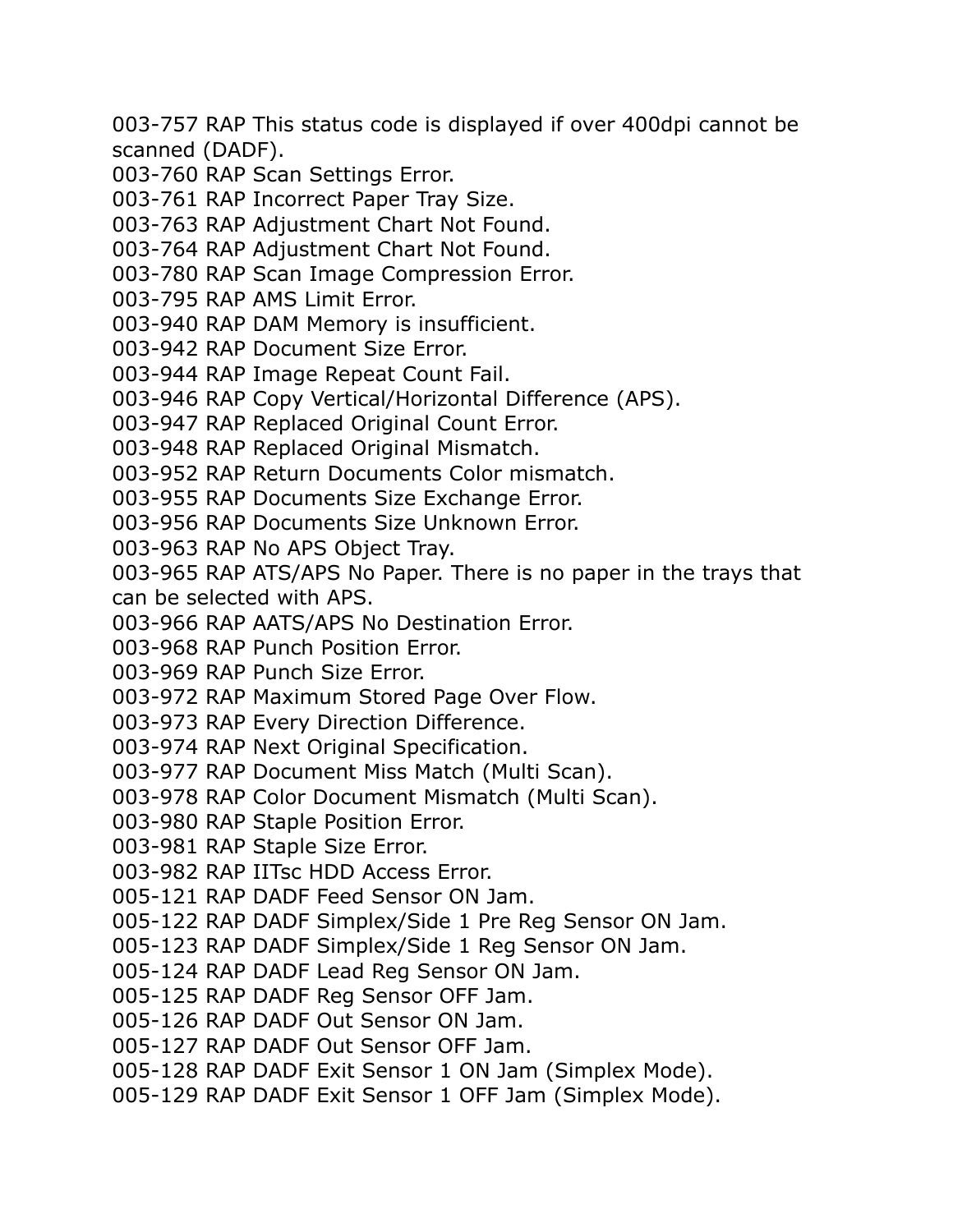005-130 RAP DADF Invert Sensor ON Jam (Duplex Mode). 005-131 RAP DADF Invert Sensor On Jam (Inverting). 005-132 RAP DADF Invert SNR on Jam 2. 005-133 RAP DADF Invert Sensor OFF Jam. 005-134 RAP DADF Invert SNR off Jam (Inv). 005-135 RAP DADF Pre Reg Sensor ON Jam (Invert). 005-136 RAP DADF Reg Sensor ON Jam (Invert). 005-137 RAP DADF Exit Sensor 2 ON Jam. 005-138 RAP DADF Exit Sensor 1 ON Jam. 005-139 RAP DADF Invert SNR off Jam. 005-141 RAP DADF Feed Sensor OFF Jam. 005-142 RAP DADF Exit Sensor 1 OFF Jam (Duplex Mode). 005-143 RAP DADF Exit Sensor 2 OFF Jam. 005-144 RAP DADF Too First Pre Reg Sensor ON Jam. 005-145 RAP DADF Reg Sensor Off Jam (Invert). 005-146 RAP DADF Pre Reg Sensor Off Jam. 005-147 RAP DADF Pre Reg Sensor Off Jam (Invert). 005-150 RAP DADF Feed Sensor OFF Jam (Perforated Original Mode). 005-151 RAP DADF Pre Reg Sensor OFF Jam (Perforated Original Mode). 005-152 RAP DADF Reg Sensor OFF Jam (Perforated Original Mode). 005-153 RAP DADF Reg Sensor OFF Jam (Perforated Original Mode). 005-154 RAP DADF Out Sensor OFF Jam (Perforated Original Mode). 005-155 RAP DADF Exit Sensor 1 OFF Jam (Perforated Original Mode) (Simplex). 005-156 RAP DADF Exit Sensor 1 OFF Jam (Perforated Original Mode) (Duplex). 005-157 RAP DADF Invert Sensor OFF Jam (Perforated Original Mode). 005-158 RAP DADF Exit Sensor 2 OFF Jam (Perforated Original Mode). 005-160 RAP DADF Tray Lift Up Fail (Document Set) (Within Job). 005-190 RAP DADF Feed Motor Logic Jam. 005-194 RAP Size Mismatch Jam on Slow Scan Mix Size. 005-195 RAP Size Mismatch Jam on No Mix Size. 005-196 RAP Size Mismatch Jam on No Mix Size. 005-197 RAP Prohibit Combine Size Jam. 005-198 RAP Too Short Size Jam. 005-199 RAP Too Long Size Jam. 005-275 RAP DADF RAM Fail. 005-280 RAP DADF EEPROM Fail. 005-282 RAP DADF Tray Lift Up Fail (No Document).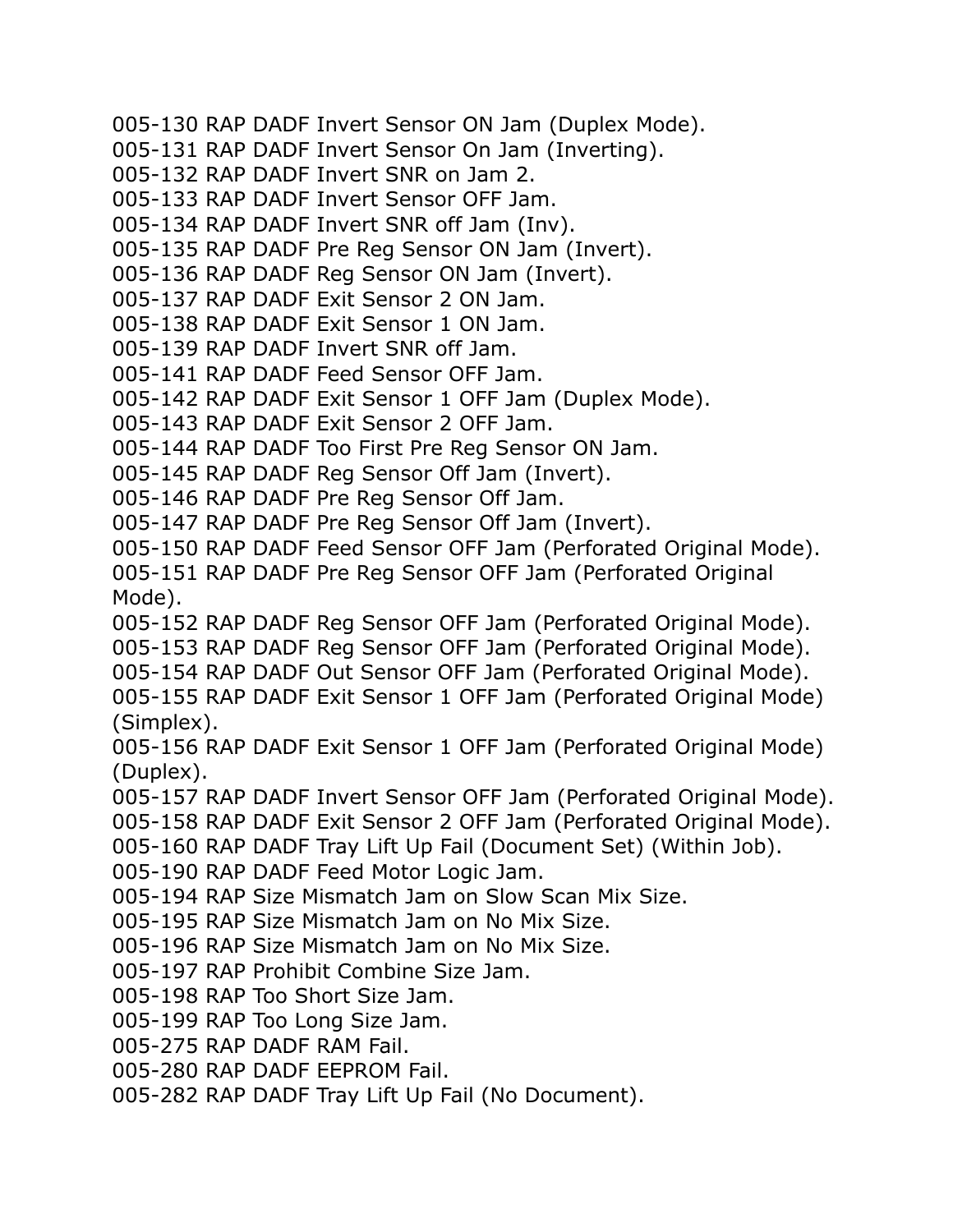005-283 RAP DADF Stack Height Sensor Logic Fail. 005-284 RAP DADF APS Sensor Logic Fail. 005-285 RAP DADF Nudger Lift Up Fail. 005-286 RAP DADF Feed Out Sensor Fail. 005-303 RAP DADF Tray Interlock is open. 005-304 RAP Platen Interlock Open. 005-305 RAP DADF Feeder Cover Interlock Open (Run). 005-306 RAP DADF Tray Interlock Open (Run). 005-308 RAP The DADF L/H Cover Interlock is open. 005-309 RAP DADF L/H Cover Interlock Open (Run). 005-906 RAP DADF Feed Sensor Static Jam. 005-907 RAP DADF Pre Reg Sensor Static Jam. 005-908 RAP DADF Reg Sensor Static Jam. 005-909 RAP DADF Lead Reg Sensor Static Jam.. 005-910 RAP DADF Out Sensor Static Jam. 005-911 RAP DADF Exit Sensor 1 Static Jam. 005-912 RAP DADF Exit Sensor 2 Static Jam. 005-913 RAP DADF Invert Sensor Static Jam. 005-914 RAP DADF No. 1/2/3 APS Sensor Static Jam. 005-915 RAP DADF No. 1 APS Sensor Static Jam. 005-916 RAP DADF No. 2 APS Sensor Static Jam. 005-917 RAP DADF No. 3 APS Sensor Static Jam. 005-918 RAP DADF Invert Sensor 2 Static Jam. 005-919 RAP DADF Tray Lift Up Fail (Document Set). 005-940 RAP DADF No Original Fail. 005-941 RAP DADF Not Enough Document. 005-942 RAP DADF Tray Stack Over Fail. 010-311 RAP Fuser Heat Roll STS-1 Disconnection Fail. It was detected that fuser heat roll STS-1 disconnected. 010-319 RAP Fuser NC Sensor Differential Amp Fail. 010-320 RAP Heat Roll Over Heat Fail. 010-321 RAP Fuser Nip Fail. 010-322 RAP Fuser NC Center Sensor Disconnection Fail. (Fuser Temperature Sensor Fail). 010-323 RAP Fuser Rear Sensor Disconnection Fail. (Fuser Temperature Sensor Fail). 010-324 RAP Fuser NVM Fail. 010-326 RAP Wait Heat Roll Fuser On Time Fail. 010-327 RAP Standby Heat Roll Fuser On Time Fail. 010-330 RAP Fuser Motor Fail.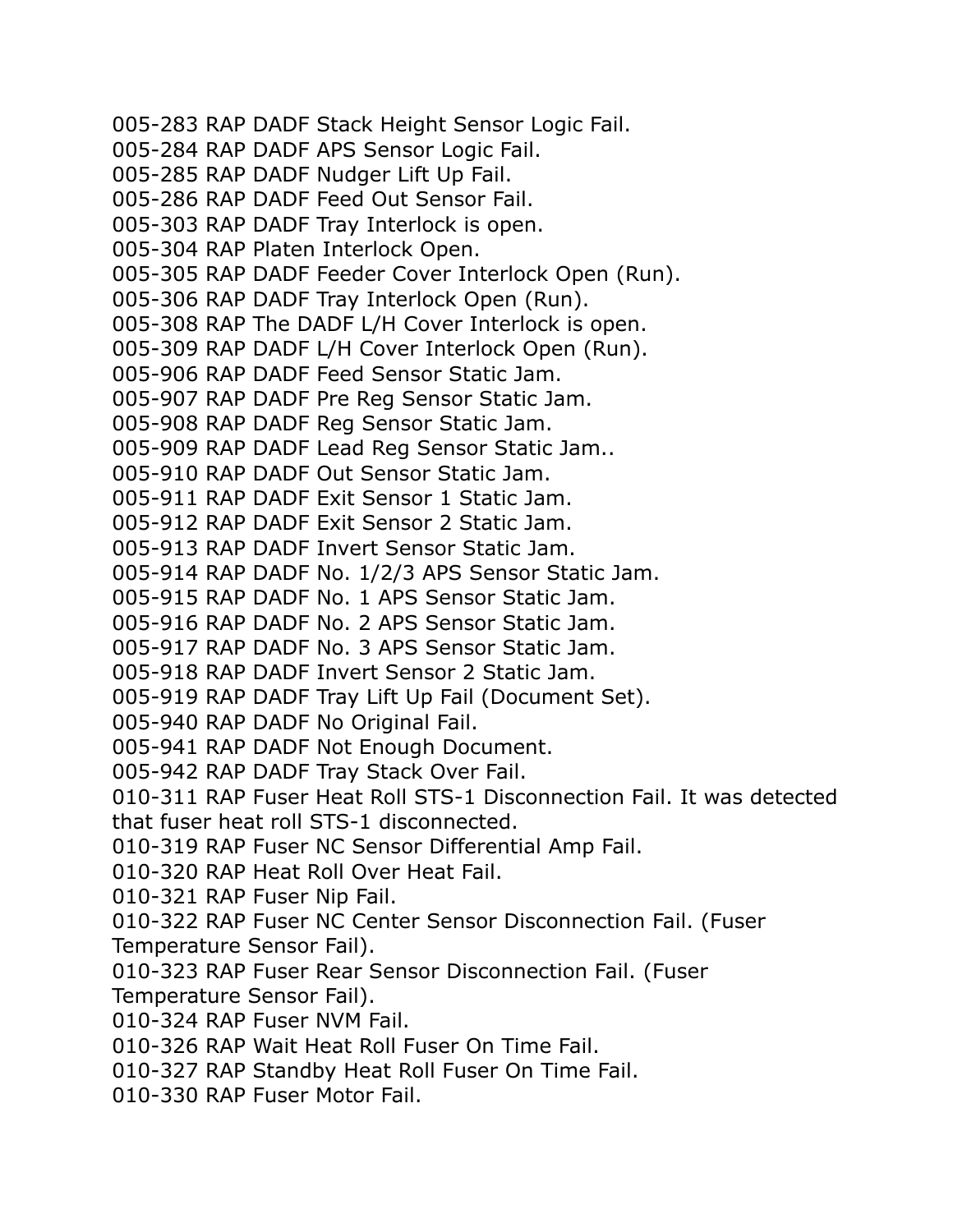010-420 RAP Fuser Assembly Life Near End. 010-421 RAP Fuser Assembly Life End. 012-112 RAP Finisher Interface Entrance Sensor ON. 012-113 RAP Booklet In Sensor ON Jam. 012-114 RAP Booklet In Sensor OFF Jam. 012-115 RAP Booklet Folder Roll Exit Sensor ON Jam. 012-125 RAP Gate Sensor ON JAM: Finisher. 012-132 RAP Finisher Transport Entrance Sensor ON Jam (Long). 012-142 RAP Buffer Path Sensor ON Jam A. 012-151 RAP Compile Exit Sensor OFF Jam. 012-152 RAP Compile Exit Sensor ON Jam A. 012-161 RAP Set Eject Jam. 012-162 RAP Finisher Interface EXIT. Sensor ON Jam. 012-171 RAP Top Tray Exit Sensor ON Jam A. 012-172 RAP Top Tray Exit Sensor OFF Jam A. 012-180 RAP Booklet Folder Roll Exit Sensor OFF Jam. 012-211 RAP Stacker Tray Fail. 012-212 RAP Stacker Tray Upper Limit Fail. 012-213 RAP Stacker Tray Lower Limit Fail. 012-221 RAP Tamper Home Sensor ON Fail. 012-223 RAP Tamper Home Sensor OFF Fail. 012-224 RAP Rear Tamper Home Sensor OFF Fail. 012-225 RAP Booklet Tamper F Home Sensor ON Fail. 012-226 RAP Booklet Tamper F Home Sensor OFF Fail. 012-227 RAP Booklet End Guide Home Sensor OFF Fail. 012-228 RAP Booklet End Guide Home Sensor ON Fail. 012-229 RAP Booklet Tamper R Home Sensor ON Fail. 012-230 RAP Booklet Tamper R Home Sensor OFF Fail. 012-243 RAP Booklet Knife Home Sensor ON Fail. 012-246 RAP Booklet Stapler Fail. 012-247 RAP Side Regi Sensor OFF Fail. 012-260 RAP Eject Clamp Up Sensor ON Fail. 012-261 RAP Booklet Knife Folding SNR Fail. 012-263 RAP Finisher Rear Tamper Home Sensor ON. 012-264 RAP Booklet Drawer Broken Fail. 012-265 RAP Booklet Knife Home Sensor OFF Fail. 012-266 RAP Booklet Compiler No Paper Sensor Fail. 012-270 RAP Top Offset Home Sensor ON Fail: Finisher. 012-271 RAP Top Offset Home Sensor OFF Fail: Finisher. 012-282 RAP Eject Clamp Up Sensor OFF Fail.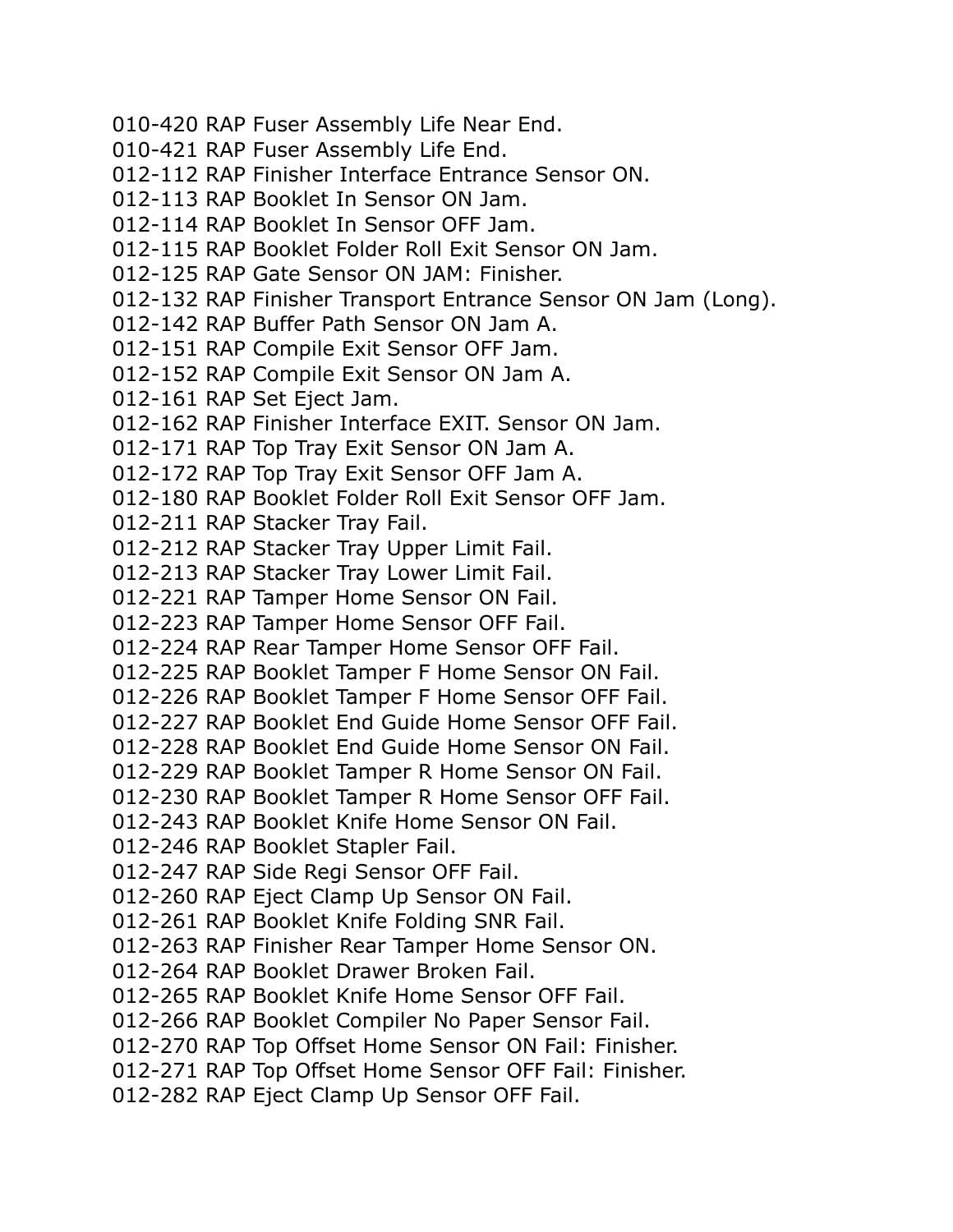012-283 RAP Finisher Set Clamp Home Sensor ON Fail. 012-284 RAP Finisher Set Clamp Home Sensor OFF Fail. 012-291 RAP Stapler Fail. 012-295 RAP Finisher Stapler Move Sensor On Fail. 012-296 RAP Finisher Stapler Move Sensor OFF Fail. 012-300 RAP Finisher Eject Cover Open (Compiler Cover). 012-302 RAP Finisher Front Door Interlock Open. 012-307 RAP Booklet Drawer Set Fail. 012-320 RAP Punch Home Sensor ON Fail. 012-321 RAP Punch Home Sensor OFF Fail. 012-322 RAP Puncher Move Home Sensor OFF Fail. 012-323 RAP Puncher Move Home Sensor On Fail. 012-325 RAP Side Regi Home Sensor On Fail. 012-330 RAP Decurler Cam Home Sensor OFF Fail. 012-332 RAP Decurler Cam Home Sensor ON Fail. 012-334 RAP Download Mode Fail. 012-335 RAP Booklet Sub CPU Communication Fail. 012-900 RAP Buffer Path Sensor Static Jam. 012-901 RAP Finisher Paper Remains at H-Transport Entrance. 012-902 RAP Finisher Paper Remains H-Transport Exit. 012-903 RAP Compile Exit Sensor Static Jam. 012-905 RAP Compile Tray No Paper Sensor Static Jam. 012-907 RAP Top Tray Exit Sensor Static Jam. 012-920 RAP Gate Sensor static JAM (to Top Tray) A: Finisher. 012-932 RAP Gate SNR static JAM (to Stacker Tray) A. 012-934 RAP Gate SNR static JAM (to Stacker Tray) C. 012-935 RAP Finisher Paper Remains at Transport Entrance Sensor. 012-936 RAP Paper Remain at Booklet In SNR A. 012-949 RAP Finisher Punch DustBox Miss Set. 013-902 RAP Booklet Compile No Paper Sensor Static Jam. 013-903 RAP Booklet Folder Roll Exit Sensor Static Jam. 016-210 RAP Software Option Fail (HDD Not Exist). 016-211 RAP Software Option Fail (System Memory Low Volume). 016-212 RAP SW Option Fail (Page Memory Low). 016-213 RAP SW Option Fail (Printer CARD Not Exist). 016-215 RAP SW Option Fail (JPEG Board Not Exist). 016-216 RAP SW Option Fail (Ext Memory Not Exist). 016-217 RAP SW Option Fail (Controller ROM not Printer kit). 016-218 RAP Because PS Kit is not installed, XDOD functions cannot be fulfilled.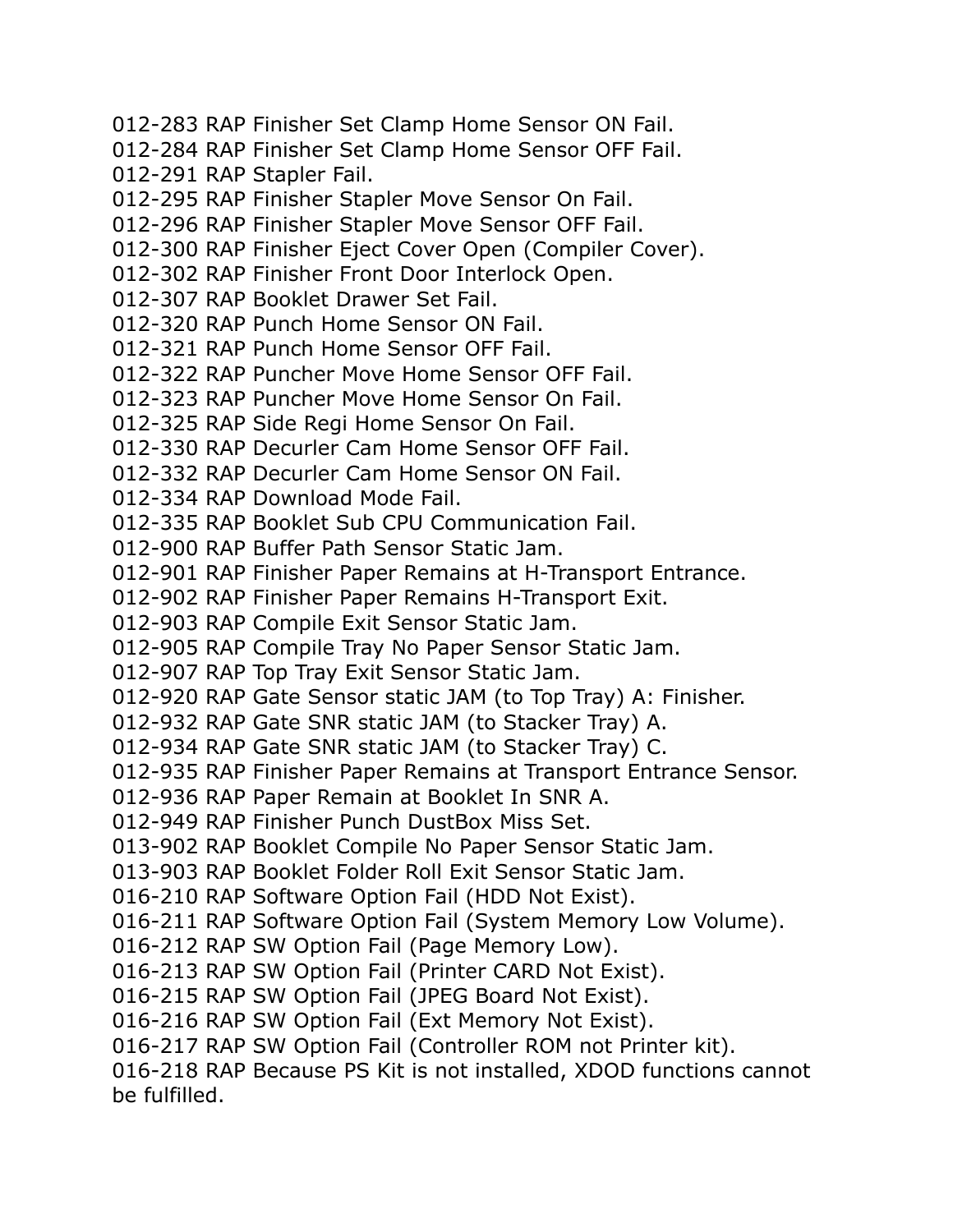016-219 RAP License is required (Printer Kit). 016-220 RAP S2X Unrecoverable Error. 016-221 RAP S2X Communication Error. 016-222 RAP S2X Self-Diag Error. 016-223 RAP SS2X SDRAM Error. 016-224 RAP S2X PCI Reg Error. 016-225 RAP S2X ROM CheckSum Error. 016-226 RAP S2X IIT Connection Error. 016-227 RAP S2X DDR Error. 016-228 RAP S2X Image Processing Error. 016-229 RAP SW Option Fail (FCW-UI Not Exist). 016-311 RAP The scanner was not detected. 016-315 RAP NIIT Interface Fail. 016-316 RAP Page Memory Not Detected. 016-317 RAP Page Memory Broken-Standard. 016-318 RAP Page Memory Broken-Option. 016-320 RAP A fatal error with doc conversion software was detected. 016-322 RAP JBA Account Full. 016-450 RAP SMB Host Name Duplicated. 016-454 RAP DNS Renewal Failure of Dynamic. 016-455 RAP SNTP Server Time Out. 016-456 RAP SNTP Time Asynchronous. 016-503 RAP SMTP Server Address Resolution Fail. 016-504 RAP POP Server Address Resolution Fail. 016-505 RAP POP Authentication Fail. 016-600 RAP KO Authentication Locked. 016-601 RAP Illegal Access Detection. 016-647 RAP With APS selected or with APS set up, there were no trays loaded with paper sizes for Auto Paper Selection. 016-648 RAP Job with Booklet selected was discontinued because it had a cover with an image, a divider, or a blank page. 016-701 RAP Out of ART EX Memory. 016-702 RAP Out of Page Buffer. 016-703 RAP Email to Invalid Box. 016-704 RAP Mailbox is Full. 016-705 RAP Secure Print Fail. 016-706 RAP Max. User Number Exceeded. 016-707 RAP Sample Print Fail. 016-708 RAP HD Full by Annotation/Watermark Image. 016-709 RAP ART EX Command Error.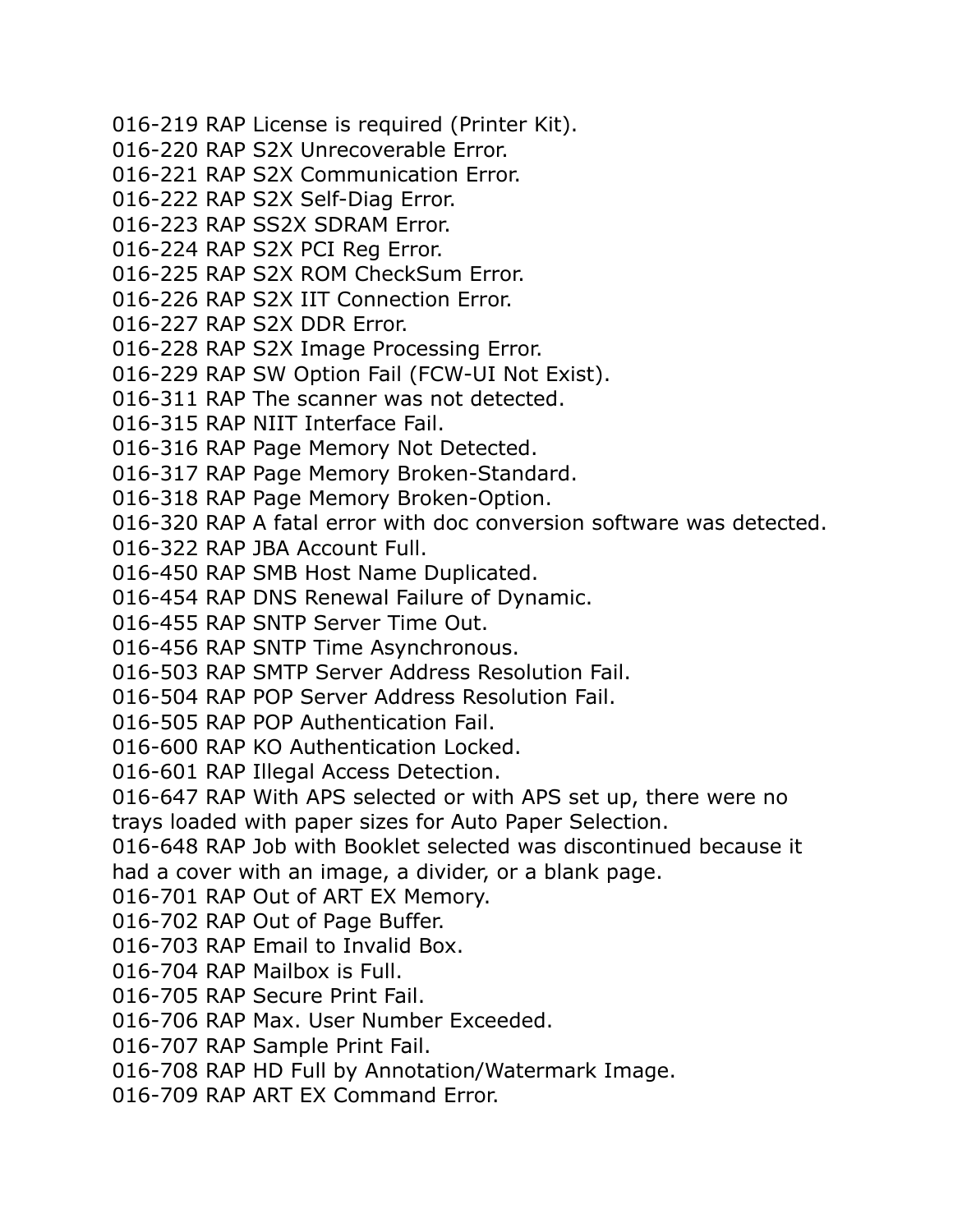016-710 RAP Delayed Print Fail.

016-711 RAP Tried to send data whose size is over the system data upper limit.

- 016-712 RAP Under PANTHER Capacity (I-Formatter).
- 016-713 RAP Security Box Password Error.
- 016-714 RAP Security Box is not Enabled.
- 016-716 RAP TIFF Data Overflow.
- 016-718 RAP Out of PCL6 Memory.
- 016-719 RAP Out of PCL Memory.
- 016-720 RAP PCL Command Error.
- 016-721 RAP Other Error.
- 016-722 RAP Job Cancel by Staple Position NG.
- 016-723 RAP Job Cancel by Punch Position NG.
- 016-724 RAP Complex Position Error of Staple and Punch.
- 016-726 RAP PDL Auto Switch Fail.
- 016-728 RAP Unsupported TIFF Data.
- 016-729 RAP TIFF Data Size too Big.
- 016-730 RAP Unsupported ART Command.
- 016-731 RAP Invalid TIFF Data.
- 016-732 RAP Form Not Registered.
- 016-733 RAP Destination Address Resolution Error.
- 016-734 RAP Simple Transmission report invocation error.
- 016-735 RAP Updating Job Template.
- 016-736 RAP Remote directory lock error. Lock directory creation failed.
- 016-737 RAP Remote lock directory remove error.
- 016-738 RAP PS Booklet Print Output Paper Size is illegal.
- 016-739 RAP Mismatch between PS Booklet Doc and Output Paper.
- 016-740 RAP PS Booklet Output Tray is incorrect.
- 016-746 RAP Unsupported PDF File.
- 016-748 RAP HD Full.
- 016-749 RAP JCL Syntax Error.
- 016-751 RAP PDF Error.
- 016-752 RAP PDF Short of Memory.
- 016-753 RAP PDF Password Mismatched.
- 016-754 RAP PDF LZW Not Installed.
- 016-755 RAP PDF Print Prohibited.
- 016-756 RAP Auditron-Prohibit Service.
- 016-757 RAP Auditron-Invalid User.
- 016-758 RAP Auditron-Disabled Function.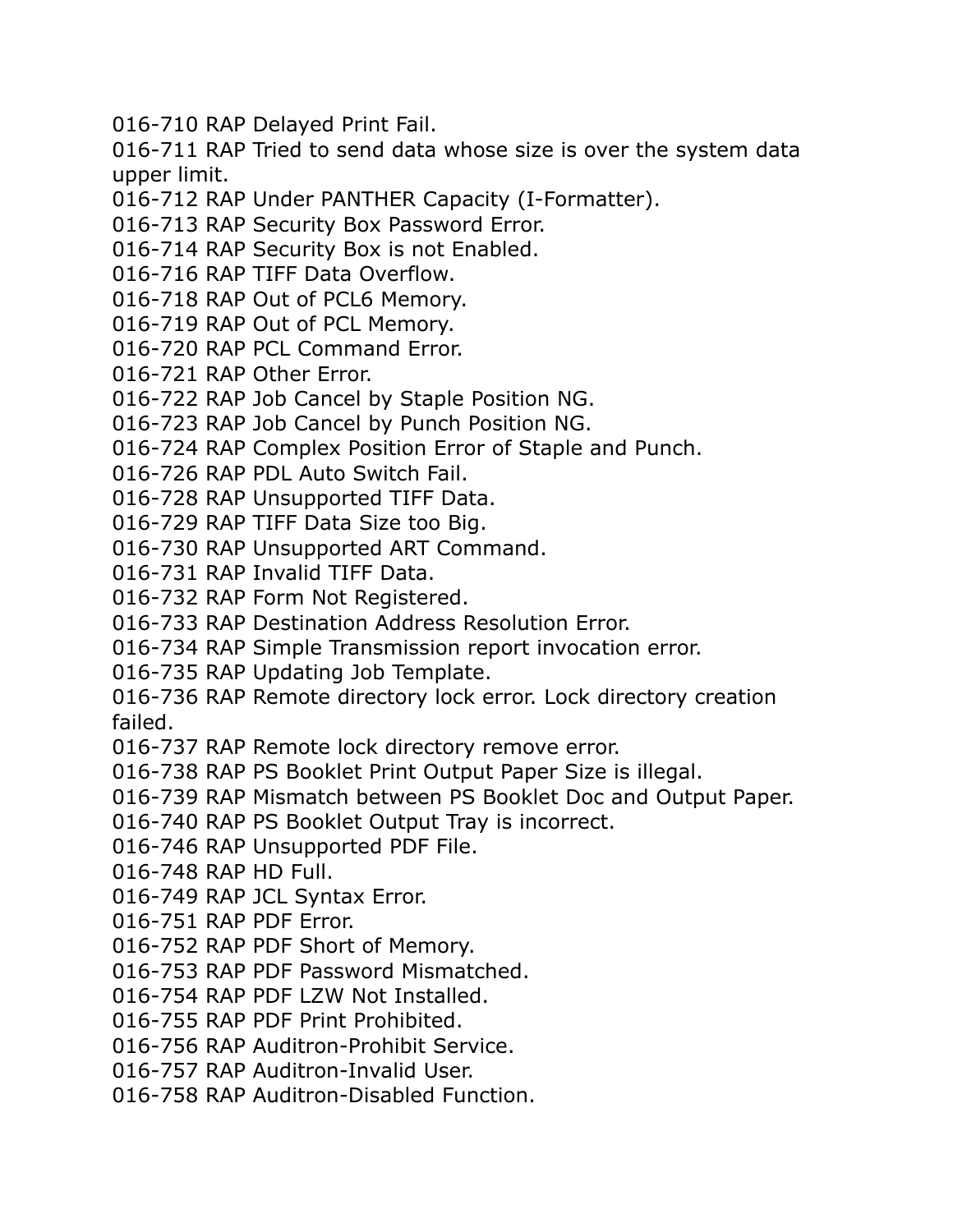016-759 RAP Auditron-Reached Limit. 016-760 RAP PS Decompose Failure. 016-761 RAP FIFO Empty. 016-762 RAP Print LANG Not Installed. 016-764 RAP SMTP Server Connect Error. 016-765 RAP SMTP Server HD Full. 016-766 RAP SMTP Server File System Error. 016-767 RAP Invalid E-mail Address. 016-768 RAP Invalid Sender Address. 016-769 RAP SMTP Server Unsupported DSN. 016-771 RAP Scan Data Repository ERR. 016-772 RAP Scan Data Repository ERR. 016-773 RAP Invalid IP Address. 016-774 RAP HD Full-Compression Convert. 016-775 RAP HD Full-Image Convert. 016-776 RAP Image Convert ERR. 016-777 RAP HD Access ERR-Image Convert. 016-778 RAP HD Full-Scan Image Convert. 016-779 RAP Scan Image Conversion Error. 016-780 RAP HD Access ERR-Image Convert. 016-781 RAP Scan Server Connect ERR. 016-782 RAP Scan Server Login ERR. 016-783 RAP Invalid Server Path. 016-784 RAP Server Write ERR. 016-785 RAP Server HD Full. 016-786 RAP HD Full-Scan Write ERR. 016-787 RAP Invalid Server IP ADD. 016-788 RAP Retrieve to Browser Failed. 016-789 RAP HD Full-Job Memory. 016-791 RAP File Retrieve Fail. 016-792 RAP Specified Job Not Found. 016-793 RAP MF I/O HD Full. 016-794 RAP Media Reader: Media No Insert. 016-795 RAP Media Reader: Format Error. 016-796 RAP Document insert operation error. 016-797 RAP Media Reader: Image File Read Error. 016-798 RAP No Trust Marking Option. 016-799 RAP Print Instruction Fail. 016-940 RAP With Duplex Output selected, a size difference between side 1 and side 2 was detected.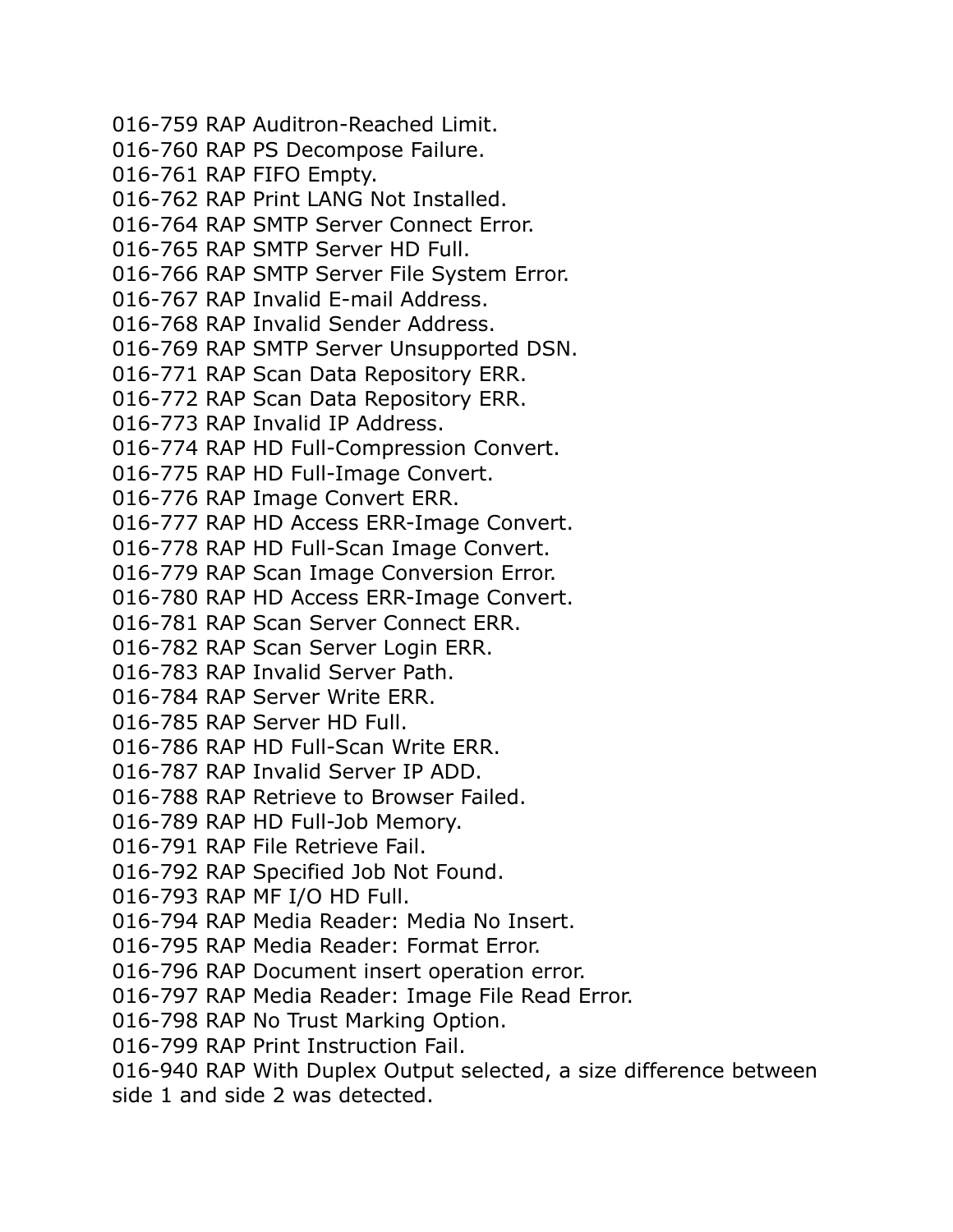016-941 RAP With Booklet selected, mixed-in-size/orientation pages with images were detected.

016-942 RAP After a duplexed page was deleted, a size difference between side 1 and side 2 was detected.

016-943 RAP After a document or divider was inserted, a size difference between side 1 and side 2 was detected.

016-944 RAP Documents were merged, including the cover with an image, or a document with a divider.

016-945 RAP A document unavailable for duplex print was inserted after a document available for Duplex was inserted.

016-946 RAP A document or a divider was inserted after the cover or divider page.

016-949 RAP The user inserted a documnet different in size/orientation from the page to be processed.

016-981 RAP A failure in access to HDD.

016-982 RAP HDD Access Error 2.

016-985 RAP Data Size Over Flow (Scan to Email).

024-340 RAP IOT-ESS Communication Failure 1.

024-341 RAP IOT-ESS Communication Failure 2.

024-342 RAP IOT-ESS Communication Failure 3.

024-343 RAP IOT-ESS Communication Failure 4.

024-345 RAP IOT-ESS Communication Failure 5.

024-346 RAP IOT-ESS Communication Failure 6.

024-347 RAP IOT-ESS Communication Failure 7.

024-348 RAP IOT-ESS Communication Failure 8.

024-349 RAP IOT-ESS Communication Failure 9.

024-350 RAP IOT-ESS Communication Failure 10.

024-351 RAP IOT-ESS Communication Failure 11.

024-352 RAP IOT-ESS Communication Failure 12.

024-353 RAP IOT-ESS Communication Failure 13.

024-354 RAP IOT-ESS Communication Failure 14.

024-355 RAP IOT-ESS Communication Failure 15.

024-356 RAP IOT-ESS Communication Failure 16.

024-357 RAP IOT-ESS Communication Failure 17.

024-358 RAP IOT-ESS Communication Failure 18.

024-359 RAP IOT-ESS Communication Failure 19.

024-360 RAP IOT-ESS Initialization Failure.

024-361 RAP Invalid IOT PaperSizeGroup Information.

024-362 RAP Page Sync Illegal Start.

024-363 RAP Page Sync Illegal Stop.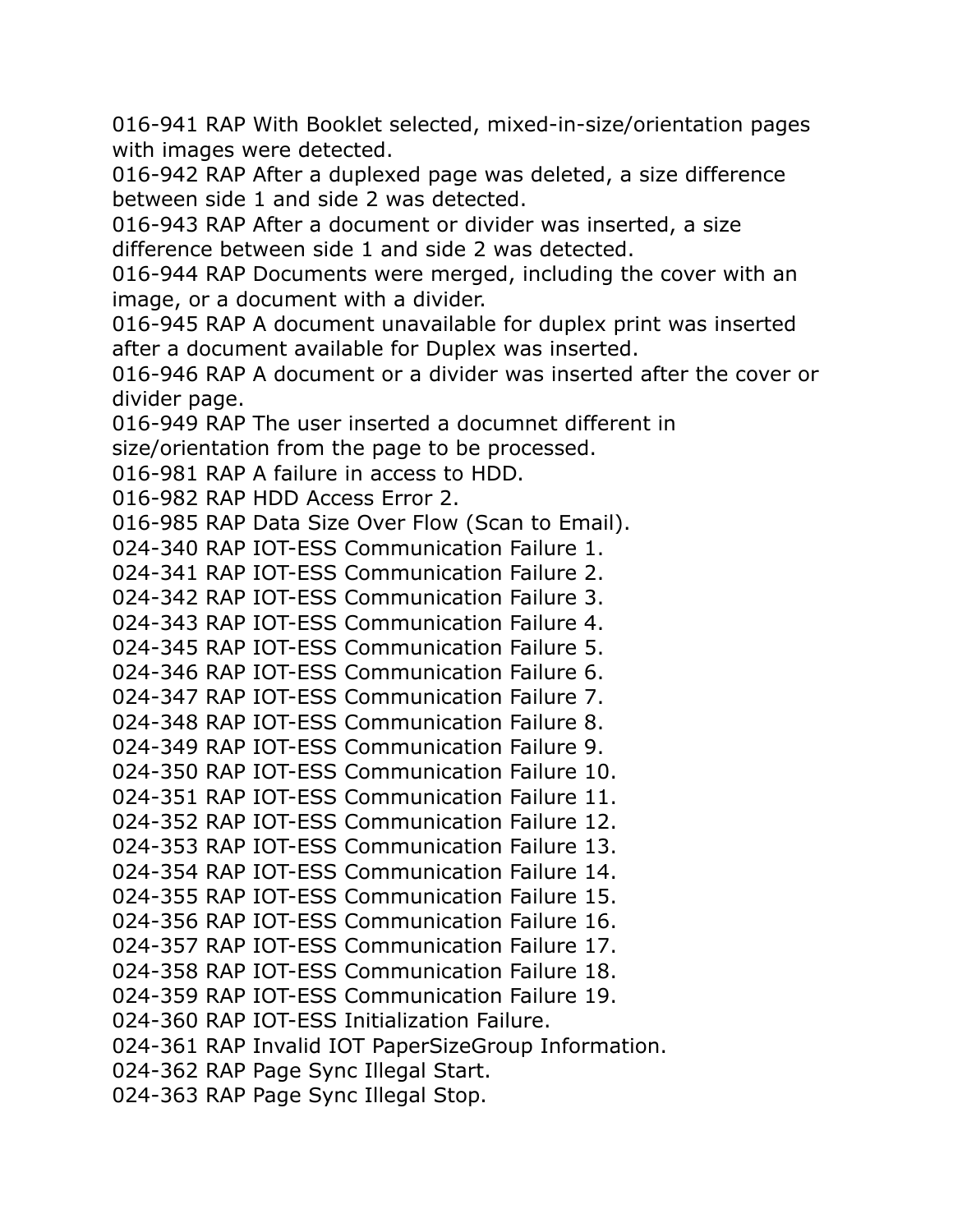024-364 RAP DMA Transfer Failure. 024-365 RAP Overflow on the Loop Back Write. 024-366 RAP JBIG Library Other Failure. 024-367 RAP Decompress Other Failure. 024-368 RAP PCI Error. 024-370 RAP Marker Code Detect Failure. 024-371 RAP IOT-ESS Communication Failure 21. 024-372 RAP IOT-ESS Communication Failure 22. 024-373 RAP IOT-ESS Communication Failure 23. 024-374 RAP Regi Con PLL Parameter Failure. 024-375 RAP IOT-ESS Communication Failure 24. 024-600 RAP Billing master counter repair. 024-601 RAP Billing backup counter #1 repair. 024-602 RAP Billing backup counter #2 repair. 024-603 RAP SWKey master counter repair. 024-604 RAP SWKey backup counter #1 repair. 024-605 RAP SWKey backup counter #2 repair. 024-606 RAP Production Number/Serial Number Failure. 024-746 RAP Selected Paper Tray Parameter Mismatch. 024-747 RAP Print Instruction Failure. 024-910 RAP Tray 1 Size Mismatch. 024-911 RAP Tray 2 Size Mismatch. 024-912 RAP Tray 3 Size Mismatch. 024-913 RAP Tray 4 Size Mismatch. 024-914 RAP Tray 6 Size Mismatch. 024-915 RAP Tray 7 Size Mismatch. 024-917 RAP Stacker Tray Staple Set Over Count. 024-919 RAP Face UP Tray Close. 024-920 RAP Face Down Tray 1 Paper FULL. 024-922 RAP Face Down Tray 2 Paper FULL. 024-923 RAP Operation Yellow Toner Empty. 024-924 RAP Operation Magenta Toner Empty. 024-925 RAP Operation Cyan Toner Empty. 024-926 RAP Punch Dust Box Missing Set. 024-927 RAP Offset Catch Tray Full Stack. 024-930 RAP Stacker Tray Full (Small Size Full). 024-934 RAP Paper type mismatch. 024-935 RAP Tray 1 Paper Mismatch. 024-936 RAP Tray 2 Paper Mismatch. 024-937 RAP Tray 3 Paper Mismatch.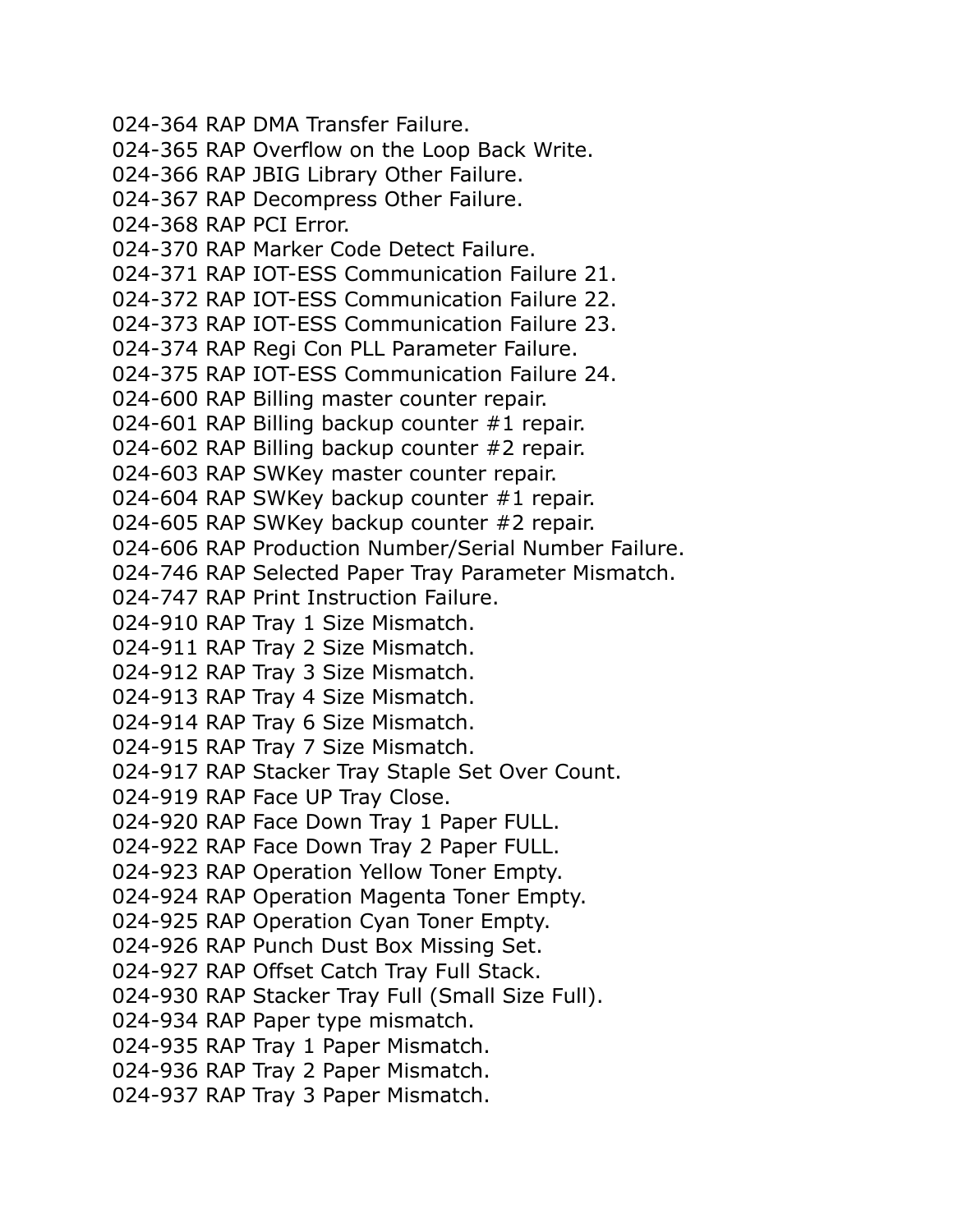024-938 RAP OHP kind Mismatch at Tray 4 (Not White Frame OHP). 024-939 RAP Transparency type mismatch (No white border). 024-940 RAP Folder Tray Out of Place. 024-941 RAP Folder Tray Full Stack. 024-942 RAP Booklet Sheets Over Count. 024-943 RAP Booklet Low Staple. 024-945 RAP Booklet Full Stack. 024-946 RAP Tray 1 Not In Position. 024-947 RAP Tray 2 Not In Position. 024-948 RAP Tray 3 Not In Position. 024-949 RAP Tray 4 Not In Position. 024-950 RAP Tray 1 No Paper. 024-951 RAP Tray 2 No Paper. 024-952 RAP Tray 3 No Paper. 024-953 RAP Tray 4 No Paper. 024-954 RAP MSI No Paper. 024-955 RAP Tray 6 No Paper. 024-956 RAP Tray 7 No Paper. 024-957 RAP Interposer No Paper. 024-958 RAP MSI Size Mismatch. 024-959 RAP Tray 1 Paper Size Mismatch. 024-960 RAP Tray 2 Paper Size Mismatch. 024-961 RAP Tray 3 Paper Size Mismatch. 024-962 RAP Tray 4 Paper Size Mismatch. 024-965 RAP ATS/APS No Paper. 024-966 RAP ATS/APS No Destination Error. 024-967 RAP Different Width Mix Paper Detect (Staple Job). 024-968 RAP Stapler/Punch Batting. 024-969 RAP Different Width Mix Punch. 024-970 RAP Tray 6 Not In Position. 024-971 RAP Tray 7 Not In Position. 024-972 RAP Tray 6 Paper Size Mismatch. 024-973 RAP Tray 7 Paper Size Mismatch. 024-974 RAP Interposer Tray Size Mismatch. 024-975 RAP Booklet Sheets Over Count (Not Field Attachment). 024-976 RAP Finisher Staple Status incorrect. 024-977 RAP Stapler Feed Ready Failure. 024-978 RAP Booklet Stapler incorrect. 024-979 RAP Stapler Near Empty. 024-980 RAP Finisher Stacker Tray Full.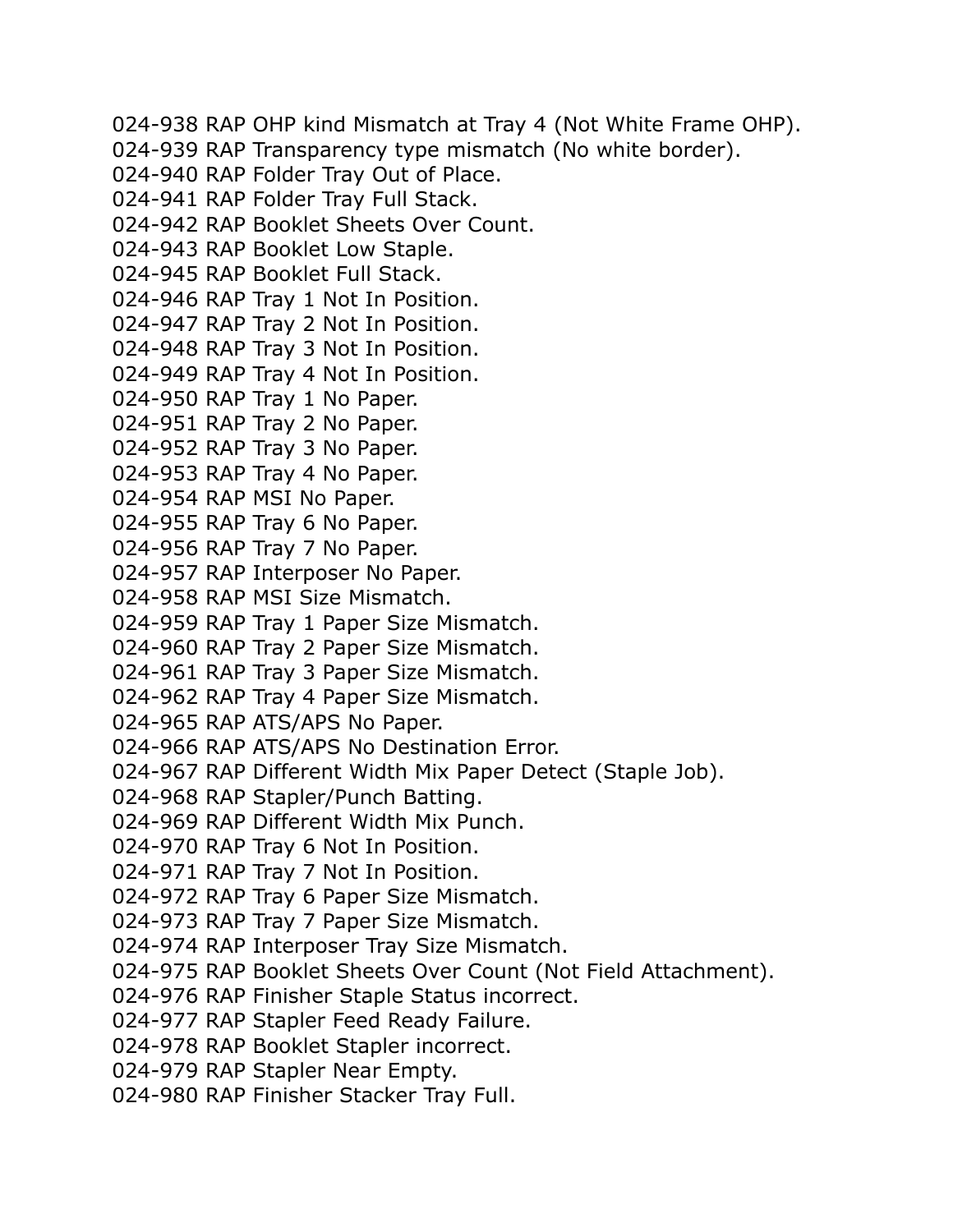024-981 RAP Finisher Top Tray Full. 024-982 RAP Stacker Lower Safety Warning. 024-983 RAP Booklet Tray Full. 024-984 RAP Booklet Low Staple F. 024-985 RAP SMH Stop Check. 024-987 RAP Envelope Folder Tray Full. 024-988 RAP Envelope Folder Tray Set Failure. 024-989 RAP Booklet Low Staple R. 024-990 RAP Punch Dust Full. 025-596 RAP Diag HDD Failure 1. 025-597 RAP Diag HDD Failure 2. 027-452 RAP Duplicate IP address. 027-500 RAP SMTP Server Address Resolution Failure. 027-501 RAP POP Server Address Resolution Failure. 027-502 RAP POP Authentication Failure. 027-700 RAP Media Failure. 027-701 RAP Media Not Found. 027-702 RAP Media Data Not Found / Not Supported. 027-703 RAP Media Reader Failure / Disconnected. 027-706 RAP Certificate not found. 027-707 RAP Certificate expired. 027-708 RAP Certificate untrusted. 027-709 RAP Certificate revoked. 027-710 RAP S/MIME mail was disabled. 027-711 RAP S/MIME mail sender certificate not found. 027-712 RAP S/MIME mail sender certificate not valid. 027-713 RAP S/MIME mail was altered. 027-714 RAP S/MIME mail sender impersonation. 027-715 RAP S/MIME mail certificate not supported. 027-716 RAP No-Signed mail receipt was rejected. 027-720 RAP Ext Srv. Host Not Found. A server specified for a remote application was not found, or DNS resolution was not possible. 027-721 RAP Ext Srv. Not Found. 027-722 RAP Ext Srv. Timeout Failure. 027-723 RAP Ext Srv. Authentication Failure. 027-724 RAP Ext Srv. Access Failure. 027-725 RAP Ext Srv. Operation Failure. 027-726 RAP Ext Srv. Unknown State. 027-727 RAP Ext Srv. Req Invalid Parameters. 027-728 RAP Ext Srv. Required File Exceeded.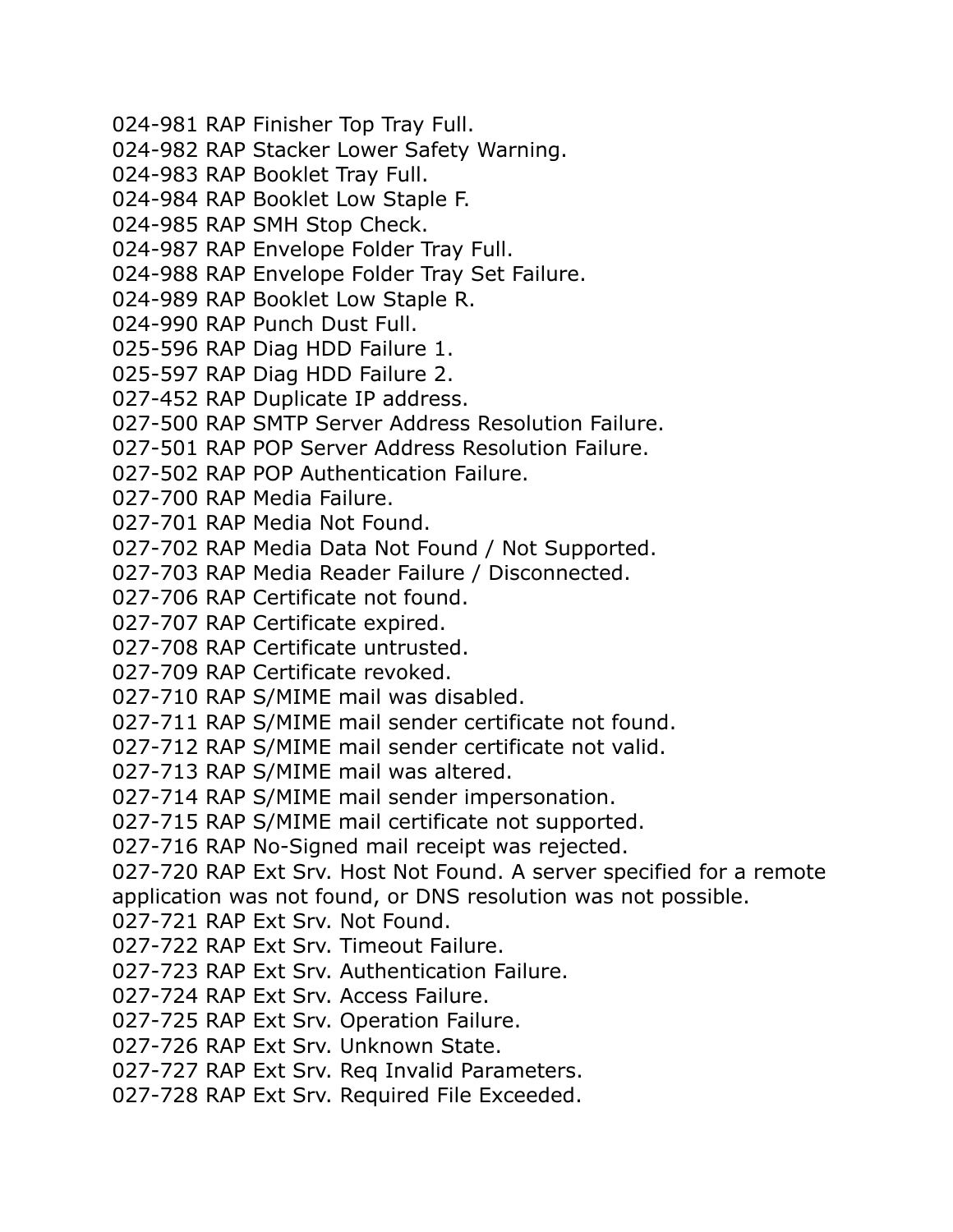- 027-737 RAP Template Server Read Error.
- 027-739 RAP Invalid Template Server Path.
- 027-740 RAP Template Server Login Error.
- 027-741 RAP Template Server Connect Failure.
- 027-742 RAP HD File System Full.
- 027-743 RAP Template Server Install Error.
- 027-744 RAP Template Server ADD Error.
- 027-745 RAP Template Server ADD Error.
- 027-746 RAP Job Template Pool Server Not Ready.
- 027-751 RAP Job Template Analysis Error.
- 027-752 RAP Must User un Inputting.
- 027-753 RAP Job Flow Service Request Disabled.
- 027-760 RAP XJT Command Failure.
- 027-770 RAP PDL Error.
- 027-771 RAP DFE Disk Full.
- 027-796 RAP Email Not Printed.
- 027-797 RAP Invalid Output Destination.
- 042-313 RAP Rear Cooling Fan Failure.
- 042-320 RAP Yellow Drum Motor Drive Failure.
- 042-321 RAP Magenta Drum Motor Drive Failure.
- 042-322 RAP Cyan Drum Motor Drive Failure.
- 042-323 RAP Black Drum Motor Drive Failure.
- 042-324 RAP IBT Drive Motor Failure.
- 042-325 RAP Main Motor Failure.
- 042-326 RAP Belt Home Position too long.
- 042-327 RAP Belt Position Failure.
- 042-328 RAP Belt Edge Sensor Failure.
- 042-330 RAP Fuser Exhaust Fan Failure.
- 042-331 RAP Blower Motor Fan Failure.
- 042-600 RAP Belt Walk Failure.
- 042-601 RAP Belt Edge Learn Failure.
- 042-602 RAP Belt Edge Check Failure.
- 042-603 RAP Suction Filter Life End Failure.
- 045-310 RAP Image Ready NG.
- 045-311 RAP Controller Comm Failure.
- 045-312 RAP Driver Connect Failure.
- 047-210 RAP OCT Offset Failure.
- 047-310 RAP MCU-Finisher Communication Failure.
- 061-310 RAP Clapper 1 Failure.
- 061-311 RAP Clapper 2 Failure.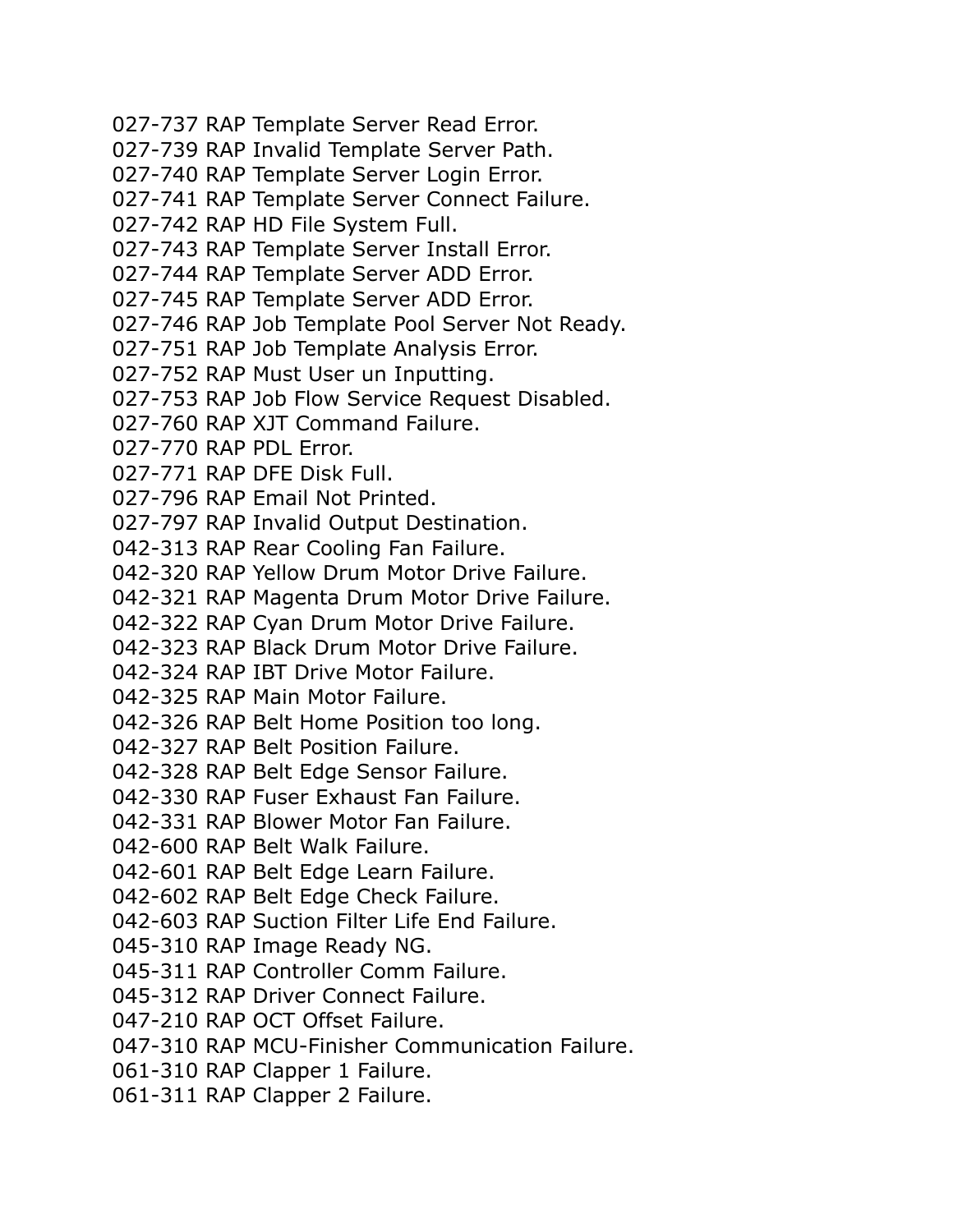061-313 RAP SOS Long Failure Magenta. 061-315 RAP SOS Long Failure Black. 061-317 RAP SOS Short Failure. 061-319 RAP SOS Short Failure Black. 061-320 RAP Polygon Motor Failure. 061-321 RAP ROS Motor Failure. 061-323 RAP No SOS Failure. 061-324 RAP No SOS Failure. 061-325 RAP No SOS Failure. 061-326 RAP ROS Connect Failure Yellow. 061-327 RAP ROS Connect Failure. 061-328 RAP ROS Connect Failure. 061-329 RAP ROS Connect Failure Black. 061-334 RAP ROS Y/M VDD Failure. 061-335 RAP ROS C/K VDD Failure. 061-336 RAP ROS Y/M VDD Down Failure. 061-337 RAP ROS C/K VDD Down Failure. 061-338 RAP SOS Stop Magenta Failure. 061-339 RAP SOS Stop Black Failure. 061-340 RAP ROS LD Failure Black. 061-341 RAP ROS LD Failure Yellow. 061-342 RAP ROS LD Failure Magenta. 061-343 RAP ROS LD Failure Cyan. 061-600 RAP ROS Data Failure Yellow. 061-601 RAP ROS Data Failure Magenta. 061-602 RAP ROS Data Failure Cyan. 061-603 RAP ROS Data Failure Black. 061-604 RAP LD Alarm Yellow. 061-605 RAP LD Alarm Magenta. 061-606 RAP LD Alarm Cyan. 061-607 RAP LD Alarm Black. 062-210 RAP IISS Hot Line Failure. 062-211 RAP IIT/IPS EEPROM Failure (IPS). 062-220 RAP IPS-EXT Connection Failure. 062-277 RAP IIT/IPS-DADF Communication Failure. 062-278 RAP IIT-Extension Communication Failure. 062-300 RAP Platen Interlock Open. 062-310 RAP IIT/IPS-ESS Communication Failure. 062-311 RAP IIT Software Logic Failure. 062-321 RAP IPS-YATA Connection Failure.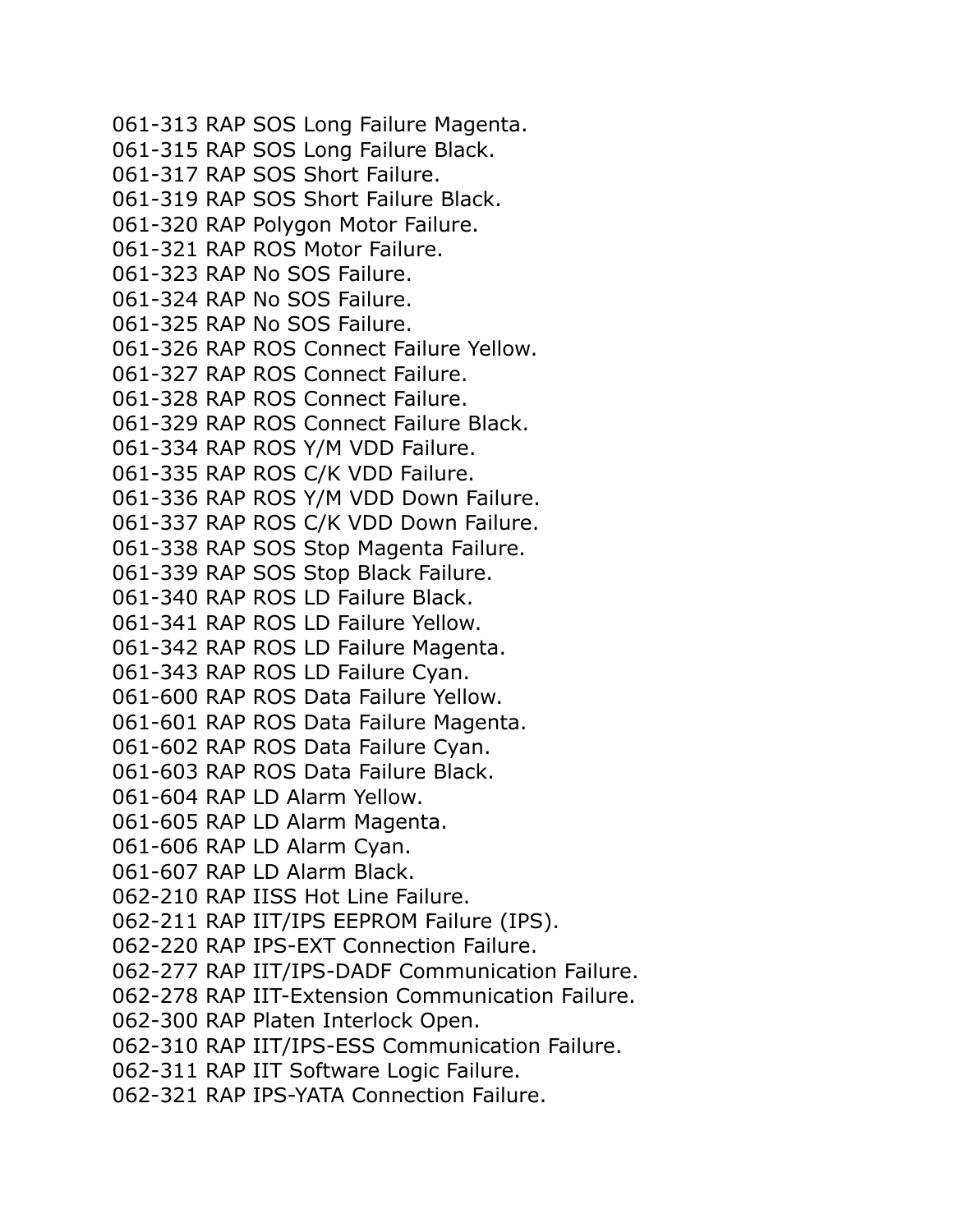- 062-322 RAP EXT-YATA Connection Failure.
- 062-323 RAP YATA PWBA Failure.
- 062-345 RAP IIT/IPS EEPROM Failure (IIT).
- 062-355 RAP IPS Fan Failure.
- 062-356 RAP Lamp Fan Failure.
- 062-357 RAP CCD Fan Failure. An error signal was detected for the

CCD fan.

- 062-360 RAP Carriage Position Failure.
- 062-362 RAP X Hard Failure.
- 062-371 RAP Lamp Failure.
- 062-380 RAP Platen AOC Failure.
- 062-386 RAP Platen AOC Failure.
- 062-389 RAP Carriage Over Run (Scan End).
- 062-392 RAP IT/IPS Memory Failure.
- 062-393 RAP IIT/IPS PWB Failure.
- 062-790 RAP X Detect Failure.
- 063-210 RAP Extension EEPROM Failure.
- 063-220 RAP IPS-EXT Psync Failure.
- 063-230 RAP EXT Image Parameter Failure.
- 063-240 RAP EXT Image Parameter Failure.
- 065-210 RAP Extension Page Memory Failure 1.
- 065-211 RAP CIS Shading FROM Failure
- 065-212 RAP CIS Shading Level Failure.
- 065-213 RAP CIS Output Level Failure.
- 065-215 RAP Extension Page Memory Failure 2.
- 065-216 RAP Extension Page Memory Failure 3.
- 065-219 RAP CIS Black White Level Failure.
- 065-220 RAP 1P DUP PWB-EXT Psync Failure.
- 071-101 RAP Feed Out Sensor 1 is not turned ON.
- 071-104 RAP Pre Registration Sensor ON Jam (Tray 1).
- 071-105 RAP Registration Sensor ON Jam (Tray 1).
- 071-210 RAP Tray 1 Lift Up Failure.
- 072-101 RAP Tray 2 Miss Feed Jam.
- 072-102 RAP The Tray 1 Feed Out Sensor does not turn ON.
- 072-104 RAP Pre-Registration Sensor ON Jam (Tray 2).
- 072-105 RAP Registration Sensor ON Jam (Tray 2).
- 072-210 RAP Tray 2 Lift Up Failure.
- 073-101 RAP Tray 3 Miss Feed Jam.
- 073-102 RAP Feed Out Sensor 1 ON Jam (Tray 3).
- 073-104 RAP Pre Registration Sensor ON Jam (Tray 3).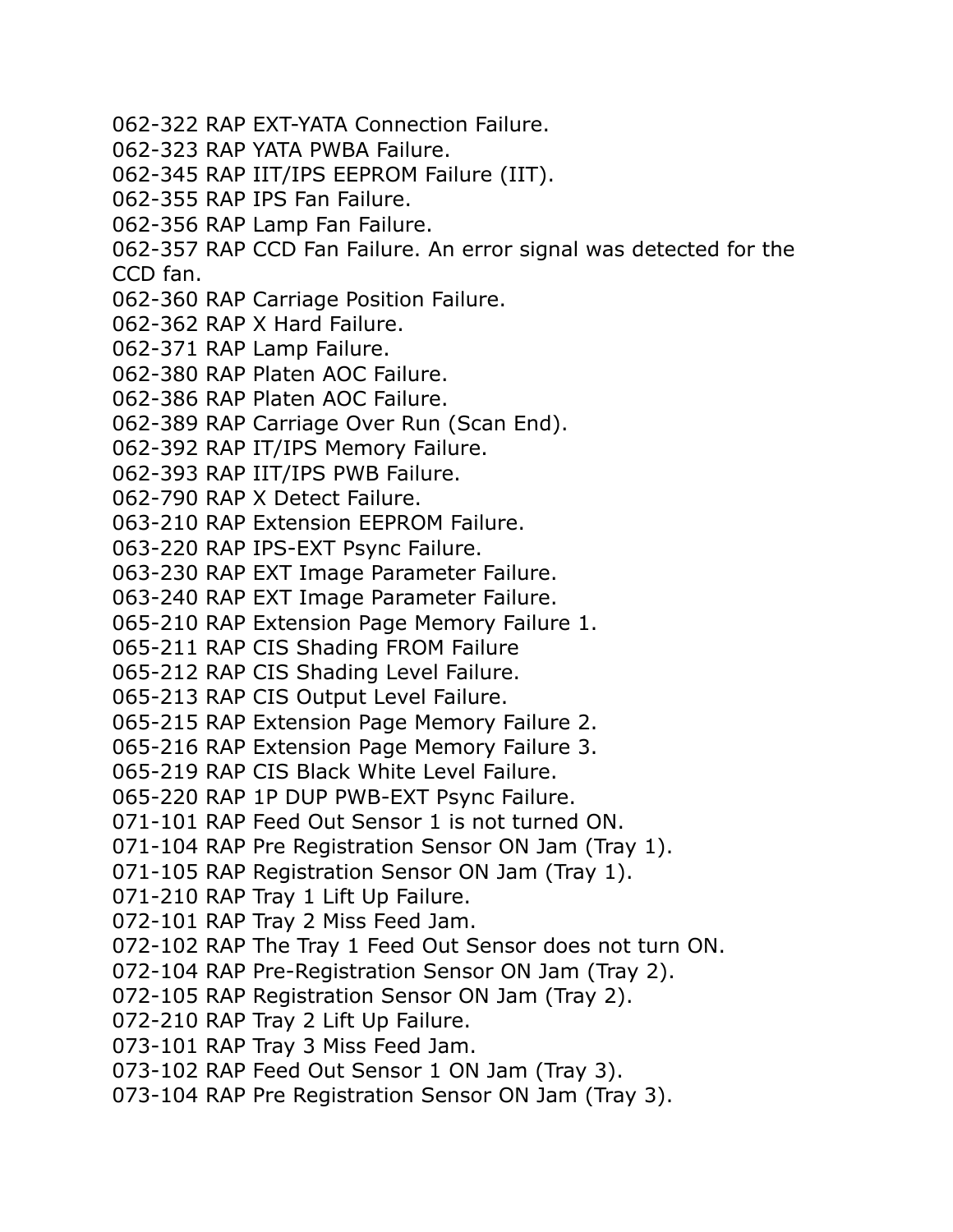073-105 RAP Registration Sensor ON Jam (Tray 3).

073-210 RAP Tray 3 Lift Up Failure.

074-101 RAP Pre Feed Sensor 4 is not ON within the specified time after the start of feed from Tray 4.

074-102 RAP Feed Out Sensor 1 ON Jam (Tray 4).

074-103 RAP The Tray 4 Feed Out Sensor is not ON within the specified time for paper fed from Tray 4.

074-104 RAP Pre Registration Sensor ON Jam (Tray 4).

074-105 RAP Registration Sensor ON Jam (Tray 4).

074-210 RAP Tray 4 Lift Up Failure.

075-100 RAP Tray 5/Bypass Pre Feed Sensor is not ON within the specified time after the start of feed from Tray 5.

075-101 RAP Tray 5/Bypass Feed Out Sensor is not ON within the specified time for paper fed from Tray 5.

075-109 RAP Paper from Tray 5/Bypass does not turn ON Pre Regi Sensor within a specified time.

075-135 RAP Paper from Tray 5/Bypass does not turn ON Regi Sensor within a specified time.

075-210 RAP Tray 5/Bypass Lift Up Sensor does not turn ON within a specified time after Tray 5 begins to lift.

075-211 RAP Tray 5/Bypass Lift Down Sensor does not turn ON within a specified time after Tray 5 begins to lower.

077-102 RAP Paper from Tray 2 did not turn on the Transport Path Sensor 1 within the specified time.

077-103 RAP The Fuser Exit Sensor did not turn off within the specified time in straight exit mode.

077-106 RAP The Fuser Exit Sensor did not come on within the specified time after the Registration Motor.

077-107 RAP The Fuser Exit Sensor did not turn off within the specified time in invert exit mode.

077-109 RAP The IOT Exit Sensor did not come on at the specified time in non-invert mode.

077-111 RAP The IOT Exit Sensor did not come on within the specified time in invert exit mode.

077-113 RAP The IOT Exit Sensor did not turn off at the specified time in non-invert mode.

077-115 RAP The IOT Exit Sensor did not turn off within the specified time in invert exit mode.

077-118 RAP Paper from Duplex did not turn on the Pre Regi Sensor within the specified time.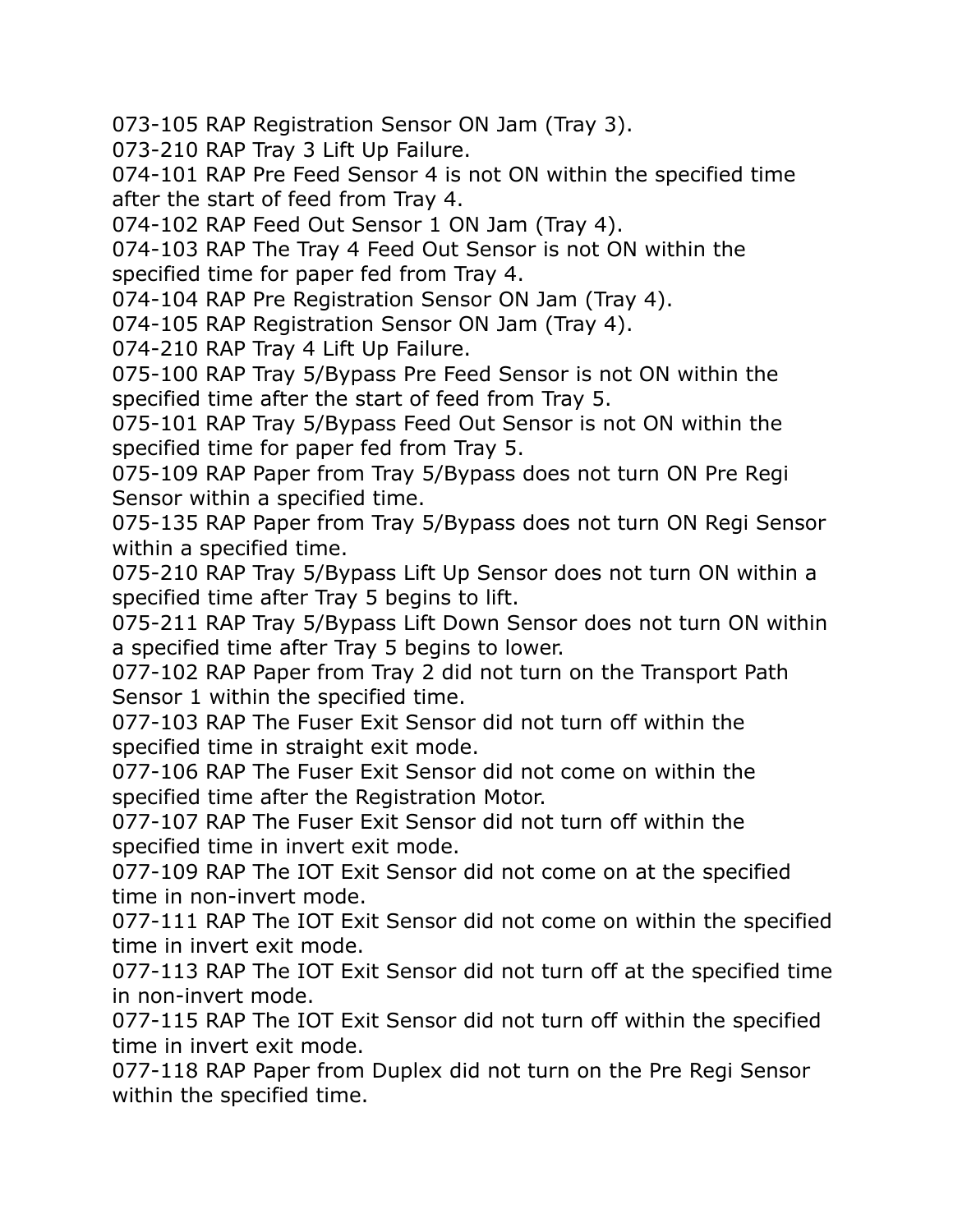077-120 RAP Post 2nd BTR Sensor On JAM.

077-123 RAP Duplex In Sensor does not turn ON a spec time after the start of invert.

077-129 RAP Paper from Duplex did not turn on the Regi Sensor within the specified time.

077-130 RAP Duplex Out Sensor does not turn ON witin a specified time after Duplex In Sensor turns ON.

077-300 RAP The Front Cover is open.

077-301 RAP The Left Hand Interlock is open.

077-302 RAP The Right Hand Cover Interlock is open.

077-303 RAP PH Drawer Interlock Open.

077-304 RAP The Tray 5/Bypass Cover Interlock is open.

077-312 RAP Feeder Communication Failure.

077-909 RAP One of the IOT sensors detected paper when power was turned on or when an interlock was closed.

077-967 RAP The specified paper type and the paper type being used are different.

077-968 RAP The type of paper in the tray was changed.

078-100 RAP Paper from Tray 6 does not turn ON Pre Regi Sensor within a specified time.

078-101 RAP The Tray 6 Feed Out sensor is not ON within the specified time for paper fed from Tray 6.

078-102 RAP Paper from Tray 6 does not turn ON the Regi Sensor within a specified time.

078-151 RAP The Tray 6 Feed Out Sensor did not come on within the specified time after the start of feed.

078-250 RAP HCF Tray #2 Lift Up Fail.

078-300 RAP The HCF transport interlock is open.

078-301 RAP HCF Side Out Interlock Open.

089-600 RAP Incorrect Fast Scan positioning for the reference color Cyan was detected during fine adjustment.

089-601 RAP The Inner MOB Sensor failed to detect the

fine-adjustment patterns properly during fine adjustment.

089-602 RAP The CENTER MOB Sensor failed to detect the

fine-adjustment patterns properly during fine adjustment.

089-603 RAP The OUTER MOB Sensor failed to detect the

fine-adjustment patterns properly during fine adjustment.

089-604 RAP The INNER MOB Sensor failed to detect the

rough-adjustment patterns properly during Yellow rough adjustment.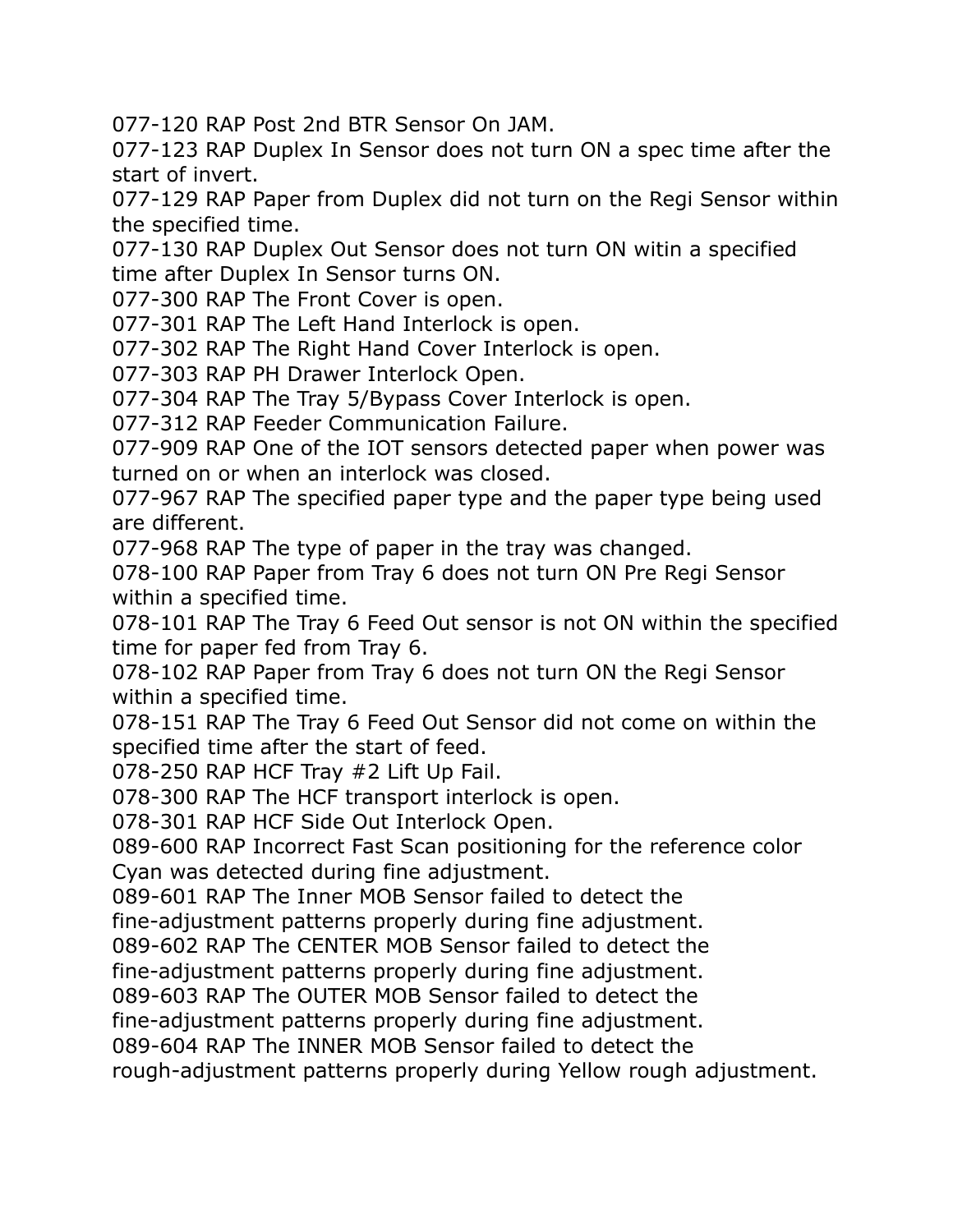089-605 RAP The CENTER MOB Sensor failed to detect the rough-adjustment patterns properly during Yellow rough adjustment. 089-606 RAP The OUTER MOB Sensor failed to detect the rough-adjustment patterns properly during Yellow rough adjustment. 089-607 RAP The INNER MOB Sensor failed to detect the rough-adjustment patterns correctly during Magenta rough adjustment.

089-608 RAP The CENTER MOB Sensor failed to detect the rough-adjustment patterns properly during Magenta rough adjustment.

089-609 RAP The OUTER MOB Sensor failed to detect the rough-adjustment patterns properly during Magenta rough adjustment.

089-610 RAP The INNER MOB Sensor failed to detect the rough-adjustment patterns properly during Cyan rough adjustment. 089-611 RAP The CENTER MOB Sensor failed to detect the

rough-adjustment patterns properly during Cyan rough adjustment.

089-612 RAP The MOB Sensor OUT failed to detect the

rough-adjustment patterns properly during Cyan rough adjustment.

089-613 RAP The INNER MOB Sensor failed to detect the

rough-adjustment patterns properly during Black rough adjustment.

089-614 RAP The CENTER MOB Sensor failed to detect the

rough-adjustment patterns properly during Black rough adjustment. 089-615 RAP The MOB Sensor OUT failed to detect the

rough-adjustment patterns properly during Black rough adjustment. 089-616 RAP RC Data OverFlow Failure.

089-617 RAP RC Data OverRange Failure.

091-311 RAP The voltage level of the CC cleaner position sensor did not change within the specified time.

091-312 RAP Charge (K) Preclean HVPS has failed.

091-313 RAP DRUM CRUM ASIC Communication Failure.

091-320 RAP Charge Corotron Wire is broken.

091-400 RAP The replacement date for Waste Toner Bottle (regular) is near.

091-401 RAP The black drum cartridge is near the end-of-life.

091-403 RAP The CC Assembly is near the end-of-life.

091-404 RAP The CC Assembly has reached the end-of-life.

091-411 RAP The yellow drum cartridge is near the end-of-life.

091-421 RAP The magenta drum cartridge is near the end-of-life.

091-431 RAP The cyan drum cartridge is near the end-of-life.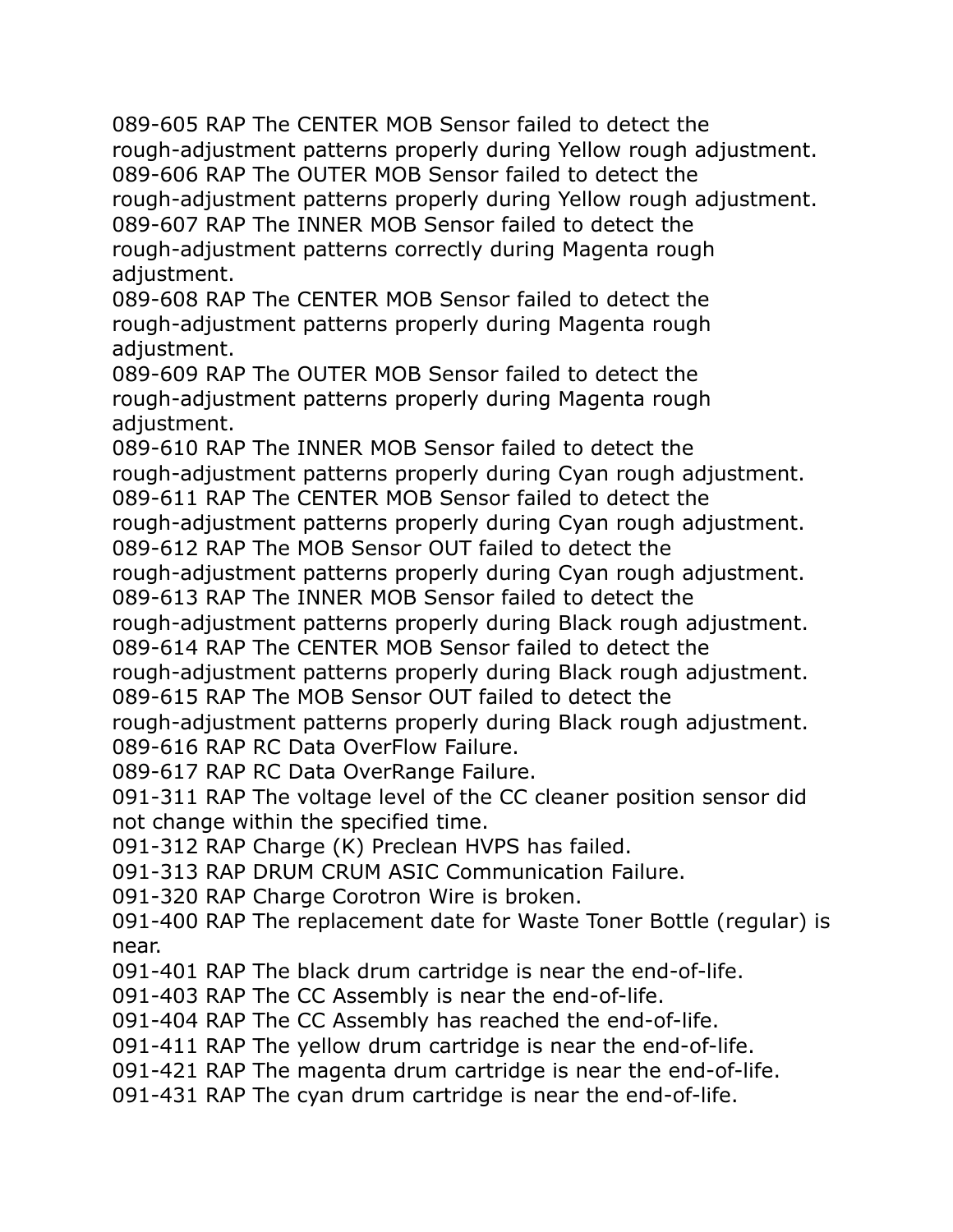091-910 RAP The waste toner bottle is not present.

091-911 RAP The waste toner bottle is full.

091-913 RAP The black drum cartridge (K) has reached the end-of-life.

091-914 RAP Communication failure between the MCU and the black Drum CRUM.

091-915 RAP The MCU detected incorrect data in the black drum cartridge CRUM.

091-916 RAP The CRUM authentication registration data on the drum cartridge is incorrect.

091-917 RAP MCU cannot communicate with the CRUM in drum Y.

091-918 RAP Communication failure with the magenta Drum CRUM.

091-919 RAP Communication failure with the cyan Drum CRUM.

091-920 RAP The MCU detected incorrect data in the Yellow drum cartridge CRUM.

091-921 RAP Drum CRUM is disconnected.

091-922 RAP Wrong Data in magenta drum cartridge.

091-923 RAP Wrong data in cyan drum cartridge.

091-924 RAP The CRUM authentication registration data on the yellow drum cartridge is incorrect.

091-925 RAP Wrong data in yellow Magenta cartridge.

091-926 RAP The CRUM authentication registration data on the cyan drum cartridge is incorrect.

091-927 RAP Yellow Drum CRUM is disconnected.

091-928 RAP Magenta Drum CRUM is disconnected.

091-929 RAP Cyan Drum CRUM is disconnected.

091-932 RAP The yellow drum cartridge (Y) has reached the end-of-life.

091-933 RAP The magenta drum cartridge (M) has reached the end-of-life.

091-934 RAP The cyan drum cartridge (C) has reached the end-of-life. 092-649 RAP The MOB ADC Shutter remains open due to shutter failure.

092-650 RAP The MOB ADC Shutter remains closed due to shutter failure.

092-651 RAP The output read by ADC Sensor from the clean Photoreceptor surface is out of range.

092-652 RAP The measured ADC Patch density is light. (Over 75% of Vclean).

092-653 RAP ATC SNR-Yellow output signal failure.

092-654 RAP ATC SNR-Magenta output signal failure.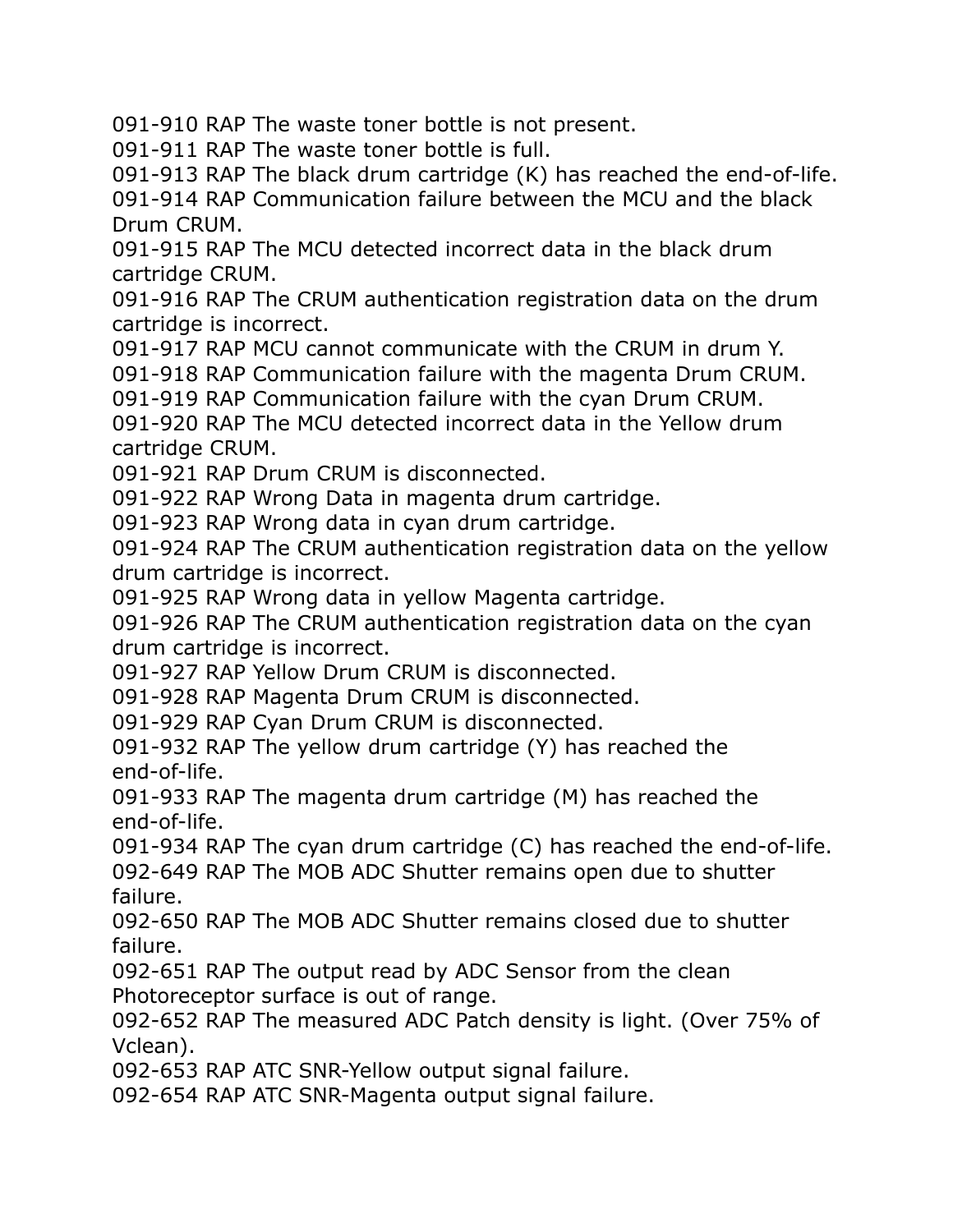092-655 RAP ATC SNR-Cyan output signal failure.

092-656 RAP ATC SNR-black output signal failure.

092-657 RAP The amplitude of ATC Yellow Sensor output is out of range.

092-658 RAP The amplitude of ATC Magenta Sensor output is out of range.

092-659 RAP The amplitude of ATC Cyan Sensor output is out of range.

092-660 RAP The amplitude of ATC Black Sensor output is out of range.

092-661 RAP The temperature output of the environment sensor is out of range.

092-662 RAP The humidity output of the environment sensor is out of range.

092-663 RAP The two levels of ADC Patch density created in Mini-Setup are reversed.

093-300 RAP Marking Drawer Interlock Open.

093-313 RAP The Low Toner Sensor failed to detect any toner after the Toner Cartridge Motor was energized.

093-314 RAP Yellow Dispense failure.

093-315 RAP Magenta Dispense failure.

093-316 RAP Cyan Dispense failure.

093-317 RAP Black Dispense failure.

093-320 RAP There was a problem with the developer motor rotation.

093-421 RAP The Black Toner Cartridge (K1) is empty and the Black Toner Cartridge (K2) is near empty.

093-422 RAP The Black Toner Cartridge (K2) is empty and the Black Toner Cartridge (K1) is near empty.

093-423 RAP Yellow toner is near empty.

093-424 RAP Magenta toner is near empty.

093-425 RAP Cyan toner empty.

093-600 RAP Yellow Dispense near failure.

093-601 RAP Magenta Dispense near failure.

093-602 RAP Cyan Dispense near failure.

093-603 RAP Black Dispense near failure.

093-912 RAP The Black Dispense Motor rotation timed out indicating that the Black Cartridge and Reserve Tank are empty.

093-918 RAP A communication failure with Black Toner Cartridge CRUM K2.